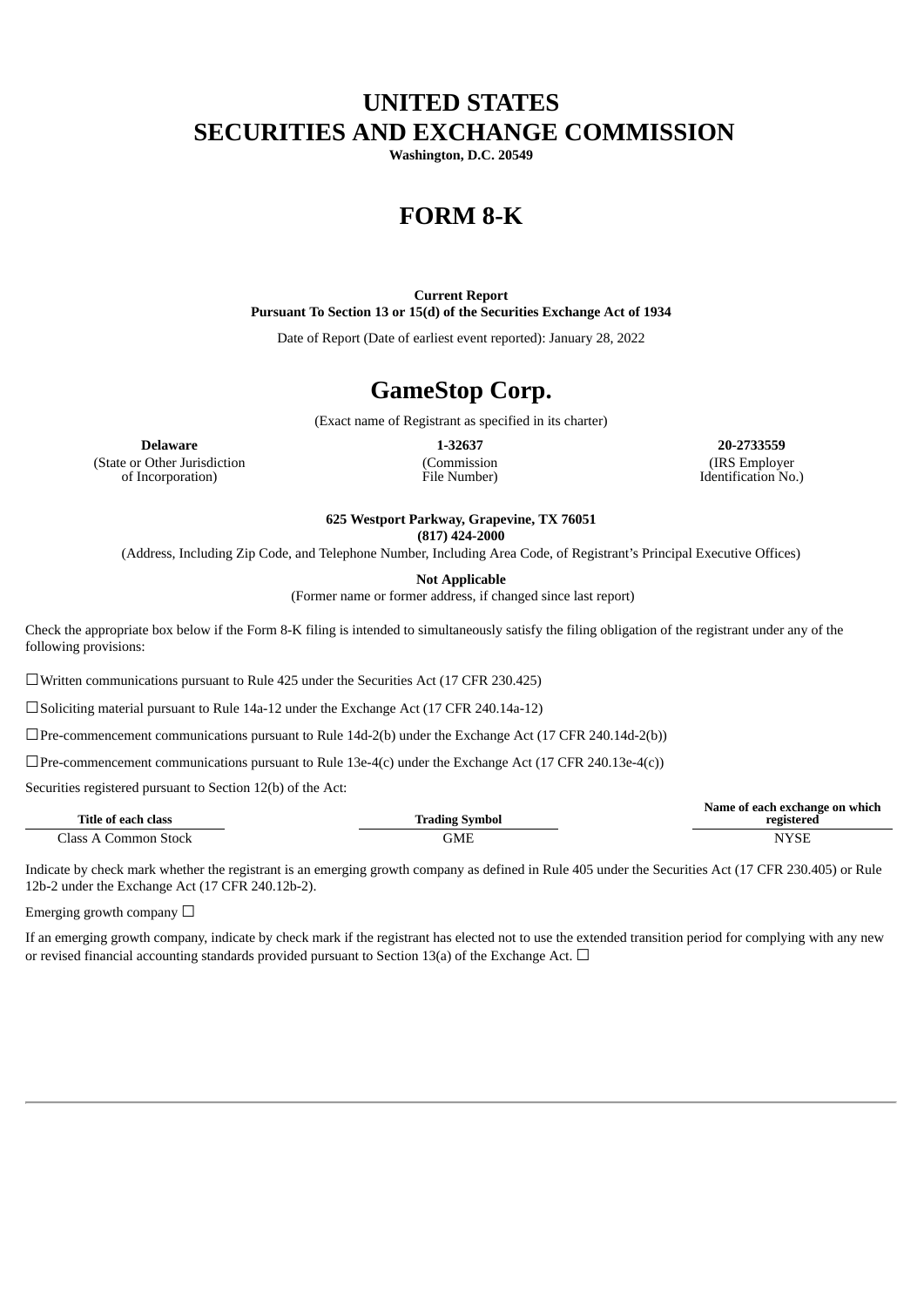#### **Item 1.01 Entry into Material Definitive Agreement.**

On January 28, 2022 ("Transaction Date"), GME Entertainment, LLC ("GME Entertainment"), a subsidiary of GameStop Corp. (together with GME Entertainment and its other subsidiaries, the "Company") entered into a Protocol Services and License Agreement with Immutable X Pty Limited ("Immutable X") pursuant to which Immutable X will become a technology partner and platform for the Company's non-fungible token ("NFT") marketplace. GME Entertainment also entered into a Grant Agreement effective as of the Transaction Date with Digital Worlds NFTs Ltd. ("Digital Worlds"), which encourages the development of projects using technology of Immutable X by issuing grants of IMX tokens. The Grant Agreement establishes a commitment to provide up to \$100 million in grants of IMX tokens to support creators of NFT content and technology, and also provides for the grant of up to \$150 million in IMX tokens to the Company upon the achievement of certain milestones. The number of IMX tokens to be granted to the Company was based on the 7-day trailing average of the IMX USD closing price preceding the Transaction Date.

#### **Item 7.01 Regulation FD Disclosure.**

On February 3, 2022, the Company issued a press release announcing its partnership with Immutable X Pty Limited, a copy of which is furnished as Exhibit 99.1 to this Current Report on Form 8-K.

The information furnished herewith pursuant to this Item 7.01 of this Current Report on Form 8-K shall not be deemed to be "filed" for purposes of Section 18 of the Securities Exchange Act of 1934, as amended (the "Exchange Act"), or otherwise subject to the liabilities of that section, and shall not be incorporated by reference into any registration statement or other document under the Securities Act of 1933, as amended, or the Exchange Act, except as shall be expressly set forth by specific reference in such filing.

#### **Cautionary Statement Regarding Forward-Looking Statements - Safe Harbor**

This Current Report on Form 8-K contains "forward looking statements" within the meaning of Section 27A of the Securities Act of 1933, as amended, and Section 21E of the Securities Exchange Act of 1934, as amended. These forward-looking statements generally, including statements about the Company's new partnership and NFT marketplace, include statements that are predictive in nature and depend upon or refer to future events or conditions, and include words such as "believes," "plans," "anticipates," "projects," "estimates," "expects," "intends," "strategy," "future," "opportunity," "may," "will," "should," "could," "potential," or similar expressions. Statements that are not historical facts are forward-looking statements. Forward-looking statements are based on current beliefs and assumptions that are subject to risks and uncertainties. Forward-looking statements speak only as of the date they are made, and the Company undertakes no obligation to update any of them publicly in light of new information or future events. Actual results could differ materially from those contained in any forward-looking statement as a result of various factors. More information, including potential risk factors, that could affect the Company's business and financial results are included in the Company's filings with the SEC including, but not limited to, the Company's Annual Report on Form 10-K for the fiscal year ended January 30, 2021, filed with the SEC on March 23, 2021 and Form 10-Q for the fiscal quarter ended October 30, 2021, filed with the SEC on December 8, 2021. All filings are available at www.sec.gov and on the Company's website at www.GameStop.com.

#### **Item 9.01 Financial Statements and Exhibits.**

(d) Exhibits

#### **Exhibit No. Description**

- 10.1 Protocol Services and License [Agreement](#page-3-0)
- 10.2 Grant [Agreement\\*](#page-26-0)
- 99.1 Press release, dated February 3, 2022, issued by the [Company](#page-30-0)
- 104 Cover Page Interactive Data File (embedded within the Inline XBRL document).

\* Certain exhibits have been omitted pursuant to Item 601(a)(5) of Regulation S-K. The Company will furnish supplementally a copy of any omitted exhibits or schedules to the Securities and Exchange Commission upon request.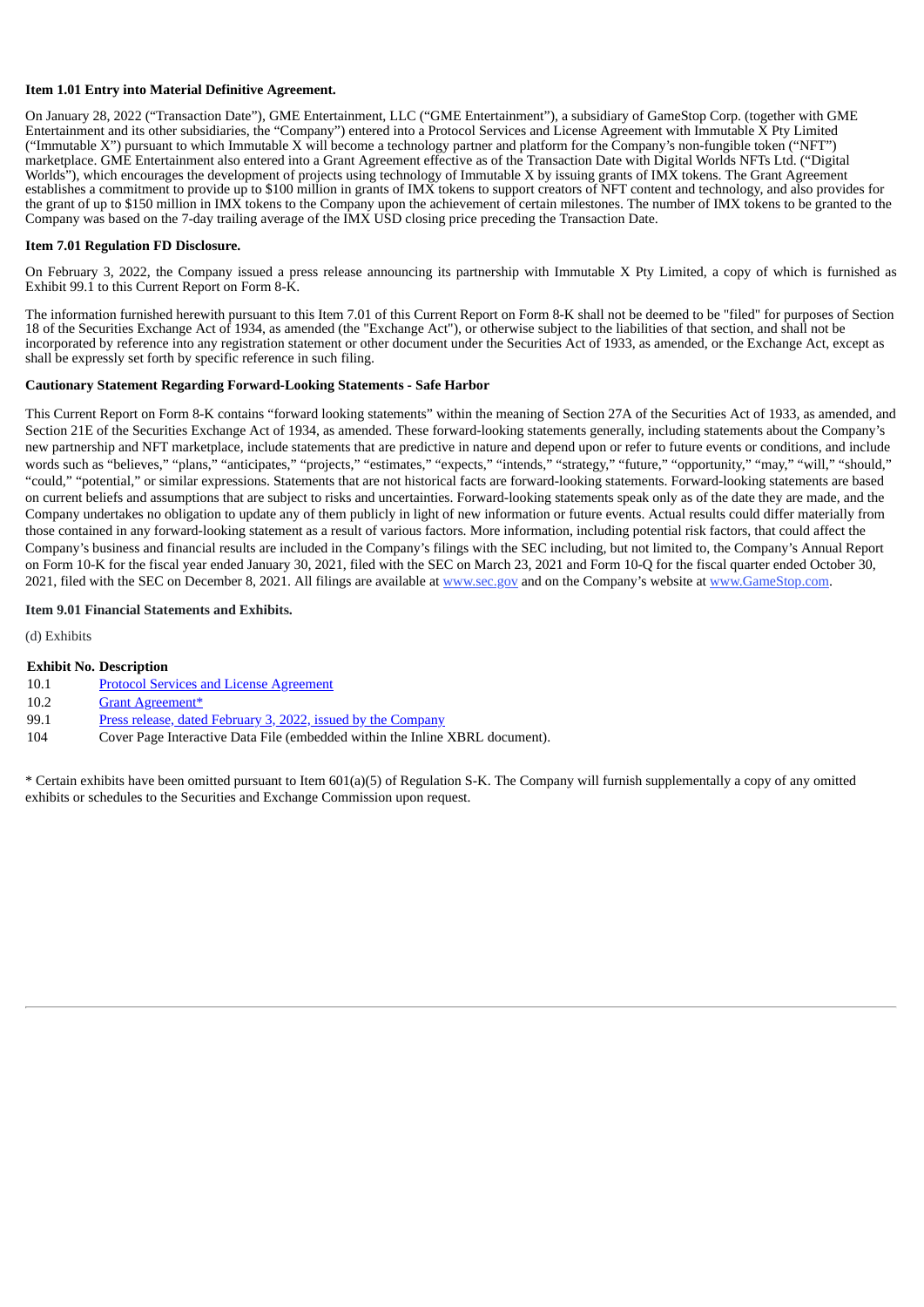## **SIGNATURE**

Pursuant to the requirements of the Securities Exchange Act of 1934, as amended, the registrant has duly caused this report to be signed on its behalf by the undersigned hereunto duly authorized.

## **GAMESTOP CORP.**

(Registrant)

Date: February 3, 2022 **By:** /s/ Michael Recupero

Name: Michael Recupero Title: Chief Financial Officer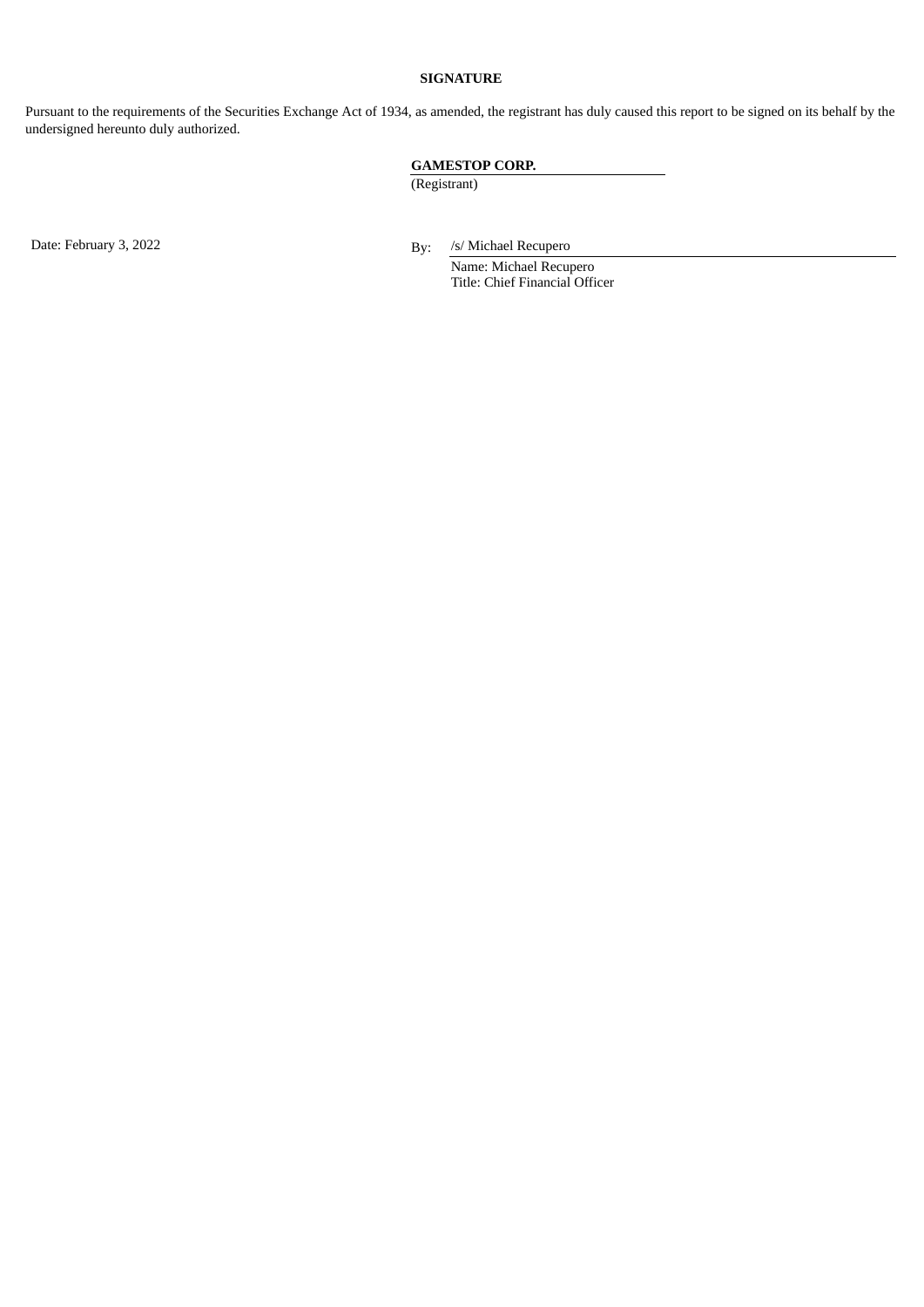#### **Immutable X Protocol Services and License Agreement**

#### <span id="page-3-0"></span>**1. Important Information**

**1.1** This is a legally binding agreement between GME Entertainment, LLC, a Delaware limited liability company ('**Licensee**', '**you,**' '**your'**) and Immutable X Pty Ltd ACN 644 717 840 ("**Immutable X"**, "**Immutable**", "**us"**), an Australian company (the "**Agreement**"). Licensee and Immutable, each a "**Party**" and, collectively, the "**Parties**." This Agreement governs the use by Licensee of the **Protocol** (as defined in Section 16.2.

**1.2** The parties each agree to do, or cause to be done, the obligations set out in Exhibit C in accordance with the terms of this Agreement.

**1.3** The Licensee's continued use of any part of the Protocol shall constitute your acknowledgement and agreement to the terms of this agreement.

#### **2. Protocol License**

**2.1** Subject to the terms and restrictions set forth in this agreement, Immutable hereby grants to the Licensee a worldwide, nonexclusive, revocable, non-transferable, royalty-free License to use the Immutable X Materials (including the Protocol) only for the Permitted Purpose (hereafter, the "**License**"). The Licensee may grant sublicenses to the rights granted in this Agreement to it to its affiliates and contractors solely to support the Permitted Purposes and such sublicensees.

#### **3. Brand Asset License and Immutable Intellectual Property**

**3.1** Subject to the terms and restrictions set forth in this agreement, Immutable hereby grants to the Licensee a worldwide, nonexclusive, non-transferable, royalty-free License to use the Brand Assets in connection with the Permitted Purpose for the Term (the "**Brand Asset License**") for the Permitted Purpose provided always that:

(a) any use of the Brand Assets by the Licensee is always using only the published colors and logo style notified from time to time by Immutable, and such notification will be via email and the Licensee may only exercise the Brand Asset License upon Immutable's prior written approval in each instance;

(b) any goodwill derived from the Licensee's use of the Brand Assets shall inure to the benefit of Immutable and if requested, the Licensee must execute such documents as are reasonably required by Immutable to confirm assignment of such goodwill;

(c) the Licensee shall not do, or omit to do, anything which may weaken, damage or be detrimental to the Brand Assets or the reputation or goodwill associated with the Brand Assets, or that may invalidate or diminish the validity of any trademark within the Brand Assets, in each case, in any material respect;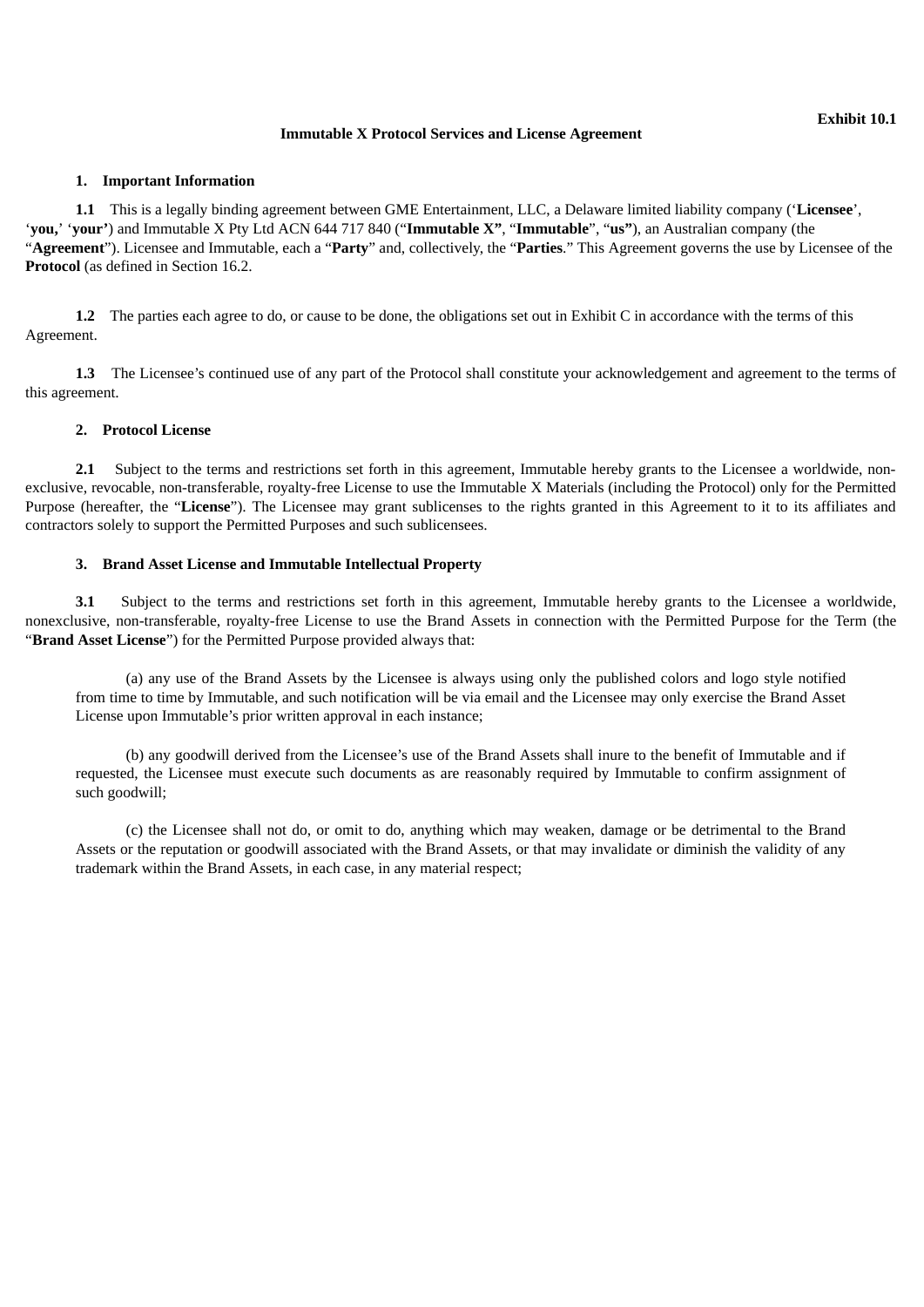(d) the Licensee shall not apply for, or obtain, whether directly or indirectly, registration of any trade or service mark, trade name or domain name in any country anywhere in the world which contains the words forming part of the Brand Assets, or which Immutable, acting reasonably, considers is confusingly similar to the Brand Assets; and

(e) if the Licensee becomes aware of any actual, suspected or threatened infringement of any Brand Assets, or any claim that the Brand Assets are infringing a third party's Intellectual Property rights, the Licensee must promptly inform Immutable.

3.2 The Licensee may grant sublicenses to the rights granted in this Agreement to it to its affiliates and contractors solely to support the Permitted Purposes, and such sublicensees will be bound by the terms of this Agreement.

3.3. The Licensee acknowledges that, as between the Licensee and Immutable, Immutable owns all right, title, and interest, including all intellectual property rights, in and to the Protocol and the Immutable X Materials.

#### **4. Licensee Brand Assets License and Licensee Intellectual Property**

**4.1** The Licensee hereby grants to Immutable a worldwide, nonexclusive, non-transferable, royalty-free License to use the Licensee Brand Assets for the sole purposes of the publishing an announcement, press release or other statement or materials of the Licensee's collaboration with Immutable (the "Licensee Brand Asset License"). Immutable may identify Licensee as a customer to Immutable's other potential customers or investors. Immutable may only exercise the Licensee Brand Asset License upon Licensee's prior written approval in each instance.

**4.2** The Licensee hereby warrants that it has the necessary rights to use and to grant the Licensee Brand Asset License.

**4.3** Immutable acknowledges that, as between Immutable and the Licensee, the Licensee owns all right, title, and interest, including all intellectual property rights, in and to the Licensee Data and the content, systems, and other aspects of Licensee's platform, systems, and offerings. Licensee hereby grants to Immutable a non-exclusive, royalty-free, revocable worldwide license during the Term to reproduce, distribute and otherwise use and display the Licensee Data and perform all other acts with respect to the Licensee Data and any data provided by end users solely as may be necessary for Immutable to provide the Protocol to the Licensee.

**4.4** Feedback. The Licensee acknowledges that it does not have any obligation to provide any ideas, suggestions or recommendations to Immutable regarding the Protocol ("Feedback").

#### **5. License Restrictions and Licensee's Obligations**

#### **5.1** Licenses are conditional.

Other than to the extent expressly permitted in this agreement, or if express written authorization is provided by Immutable, the License and Brand Assets License are conditional upon the Licensee's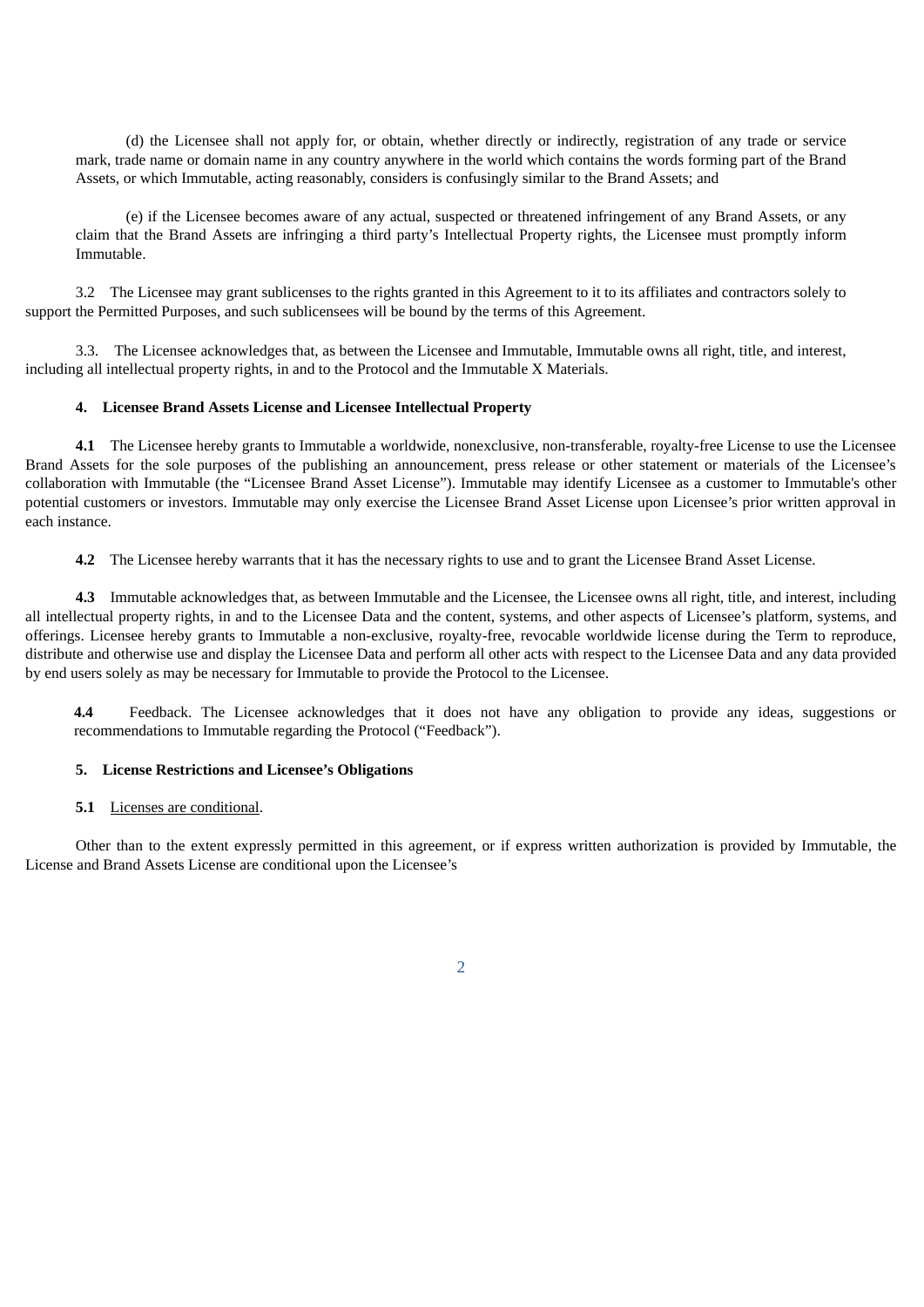material adherence to all of the obligations of the Licensee set out in this agreement; provided, however, that Immutable may not suspend or terminate such licenses except as expressly provided in Section 7.2.

#### **5.2** Licensee's Obligations.

#### The Licensee must:

(a) only access the Protocol by such means as are notified via email to the Licensee by Immutable from time to time and in no other manner;

(b) ensure that its systems and network connections meet the minimum requirements necessary to support the access and use of the Protocol., as required by Immutable, from time to time and published online. Immutable will consult with the Licensee prior to making any material changes to the minimum requirements.

(c) Licensee acknowledges that it is a wholly-owned subsidiary of GameStop Corp., a publicly traded company listed on the New York Stock Exchange. To the extent any change of control occurs that results in Licensee no longer being a wholly-owned subsidiary of a publicly traded U.S. company, Licensee must, upon written request of Immutable, identify itself and its beneficial owners to Immutable and must not hide its identity;

(d) ensure that: (a) any employees, affiliates or contractors who use the Protocol comply with the terms of this Agreement; and (b) any End Users engaging with the Licensee's Platform and/or any NFTs offered in connection with the Protocol are subject to terms and conditions which are consistent with the terms of this agreement;

(e) To the extent any anti-money laundering/counter terrorism financing (AML/CTF) or know-your-customer (KYC) procedures are required by Applicable Law, the Licensee must keep copies of any information required to be kept under those procedures for a period as required by Applicable Law and provide copies of such information as required by Immutable to comply with any legal obligations upon request and at Immutable's cost.

(f) include in the Licensee's End User License Agreement (**EULA**) (or similar documents) terms and conditions substantially meeting those requirements set out at **Section 5.3** to this agreement;

(g) remain responsible at all times for ensuring the legality, reliability, integrity, accuracy and quality of any Licensee Data. The Licensee is solely responsible for maintaining adequate security and protection of all Licensee Data transmitted to the Protocol, which may include encryption to protect the Licensee Data from unauthorized access as well as keeping any backup of Licensee Data and securing consent from End Users to the sharing of the Licensee Data;

h) ensure that the Licensee Data does not include any personally identifiable or confidential End User information, including private keys, usernames, passwords, or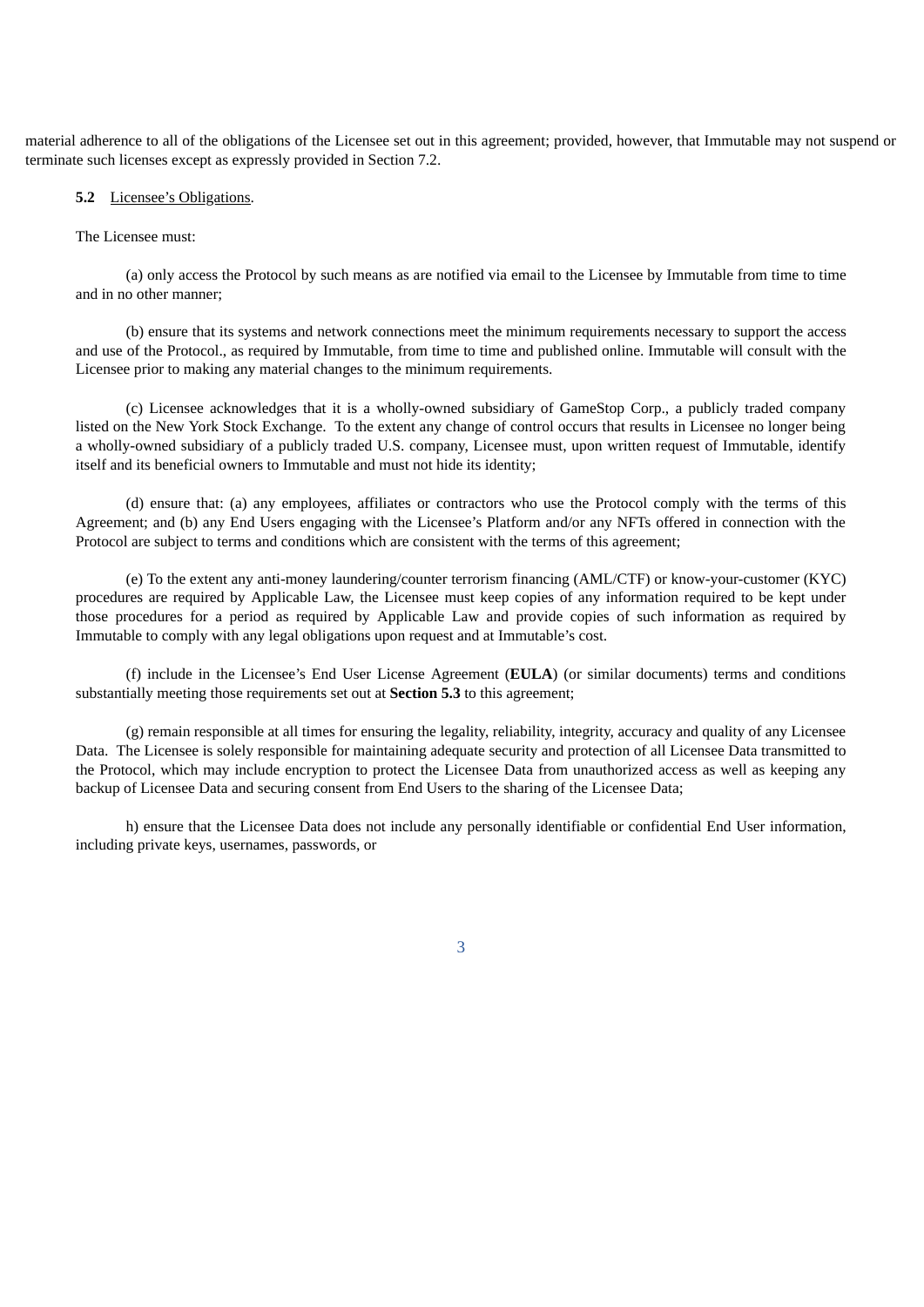bank account details;(i) notify Immutable of any material investigation relating to Immutable during the term, and of any material problems, defects, bugs or errors encountered with the Protocol.

#### **5.3** Limitations on use of the Protocol.

The Licensee must not use the Protocol in any way which, and must cause all End Users to agree to not use the Protocol via the Licensee's Platform in any way which; provided that Licensee shall not have the obligations to moderate any End User's use of the Protocol:

(a) is beyond the Permitted Purpose;

(b) seeks to pre-fetch, cache, index, copy, re-utilize, extract, incorporate, store (including in a database) or otherwise utilize any of the Protocol in a way which would effectively circumvent the Protocol or any automated Fee calculation or collection, to take steps which would exposes the Immutable X Materials to any viruses or other harmful program;

(c) would have the effect of reselling the services and functions which the Protocol provide other than as permitted via this agreement;

(d) seeks to compromise, break or circumvent any technical processes or security associated with the Protocol;

(e) is intended to be, or is part of, an effort to build a similar product or a competitive product to the Protocol;

(f) publishes or seeks to disseminate any defamatory material;

(g) promotes discrimination or is, in the reasonable opinion of Immutable, misleading or promotes misinformation;

(h) infringes the intellectual property rights of another person, or which infringes any rights in the Brand Assets or permits any infringement of rights by an End User of the Brand Assets;

(e) breaches any legal duty owed to a third party;

(f) knowingly promotes illegal activity;

(g) is threatening or abusive;

(l) gives the impression that the End User's conduct originates from Immutable or is approved by Immutable; or

(h) intentionally breaches any Applicable Law.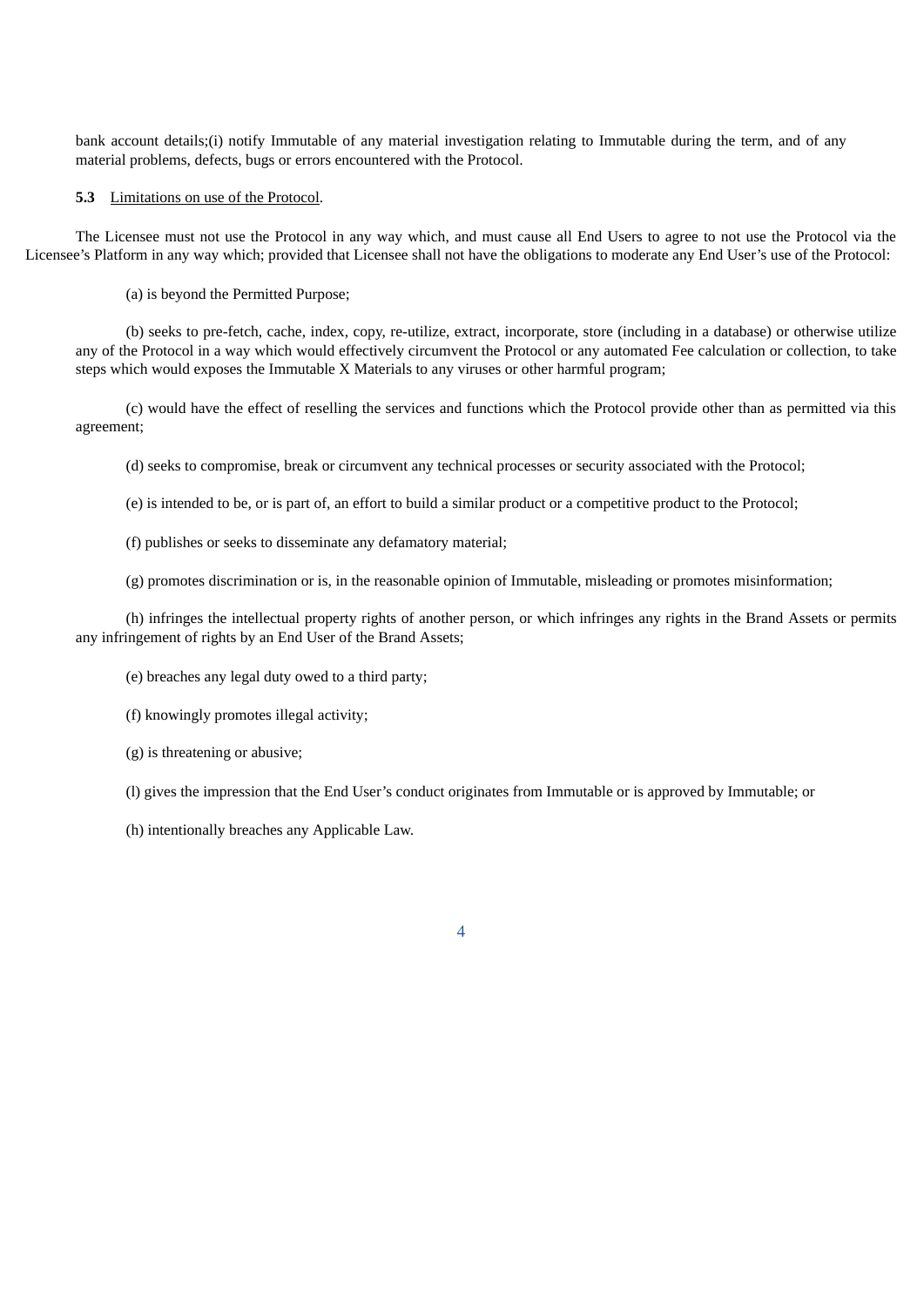#### **5.4** Warranties.

#### The Licensee warrants:

(a) it is sufficiently experienced and educated to make decisions regarding the use of NFTs via the Protocol, including sufficient experience in dealing with and storing NFTs and operating digital assets / crypto assets and blockchain systems and smart contracts generally;

(b) that it has all necessary experience, resources, certificates, Licenses, permits and approvals to use NFTs for the Permitted Purpose, and to meet all other obligations under and in accordance with this agreement and material comply with Applicable Laws (on the understanding that Applicable Laws related to cryptocurrency are evolving and uncertain, and the parties agree that attempts at compliance require adoption of risk-based approaches to compliance);

(c) that in operating any Platform it will contractually prohibit market manipulation by End Users including dummy bidding and wash trading;

#### **6. Service Levels; Support; Updates and Upgrades.**

#### **6.1** Service Levels.

Subject to the terms and conditions of this Agreement, Immutable shall use commercially reasonable efforts to make the Services available in accordance with the service levels set out in Exhibit B.

#### **6.2** Support.

Immutable shall provide Licensee with technical support for the Services, including support with integration and by being otherwise available to answer Licensee's questions about the Services from time to time during the Term. Technical support for the Services, above and beyond what is provided by Immutable as defined in Exhibit C, will be at the Licensee's cost. Scope and cost for the technical support will be mutually agreed upon by both parties.

#### **6.3** Updates and Upgrades.

Immutable shall use commercially reasonable efforts to promptly provide Licensee with prior written notice of any material improvements or other updates or upgrades to the Services, including details of the changes, to enable Licensee to make necessary changes to continue its use of the Protocol. If such updates or upgrades will have a material adverse impact on Licensee's ability to use the Services, Immutable shall provide Licensee with at least fifteen (15) days' prior written notice of such updates or upgrades

5

#### **7. Term and Termination**

#### **7.1** Commencement.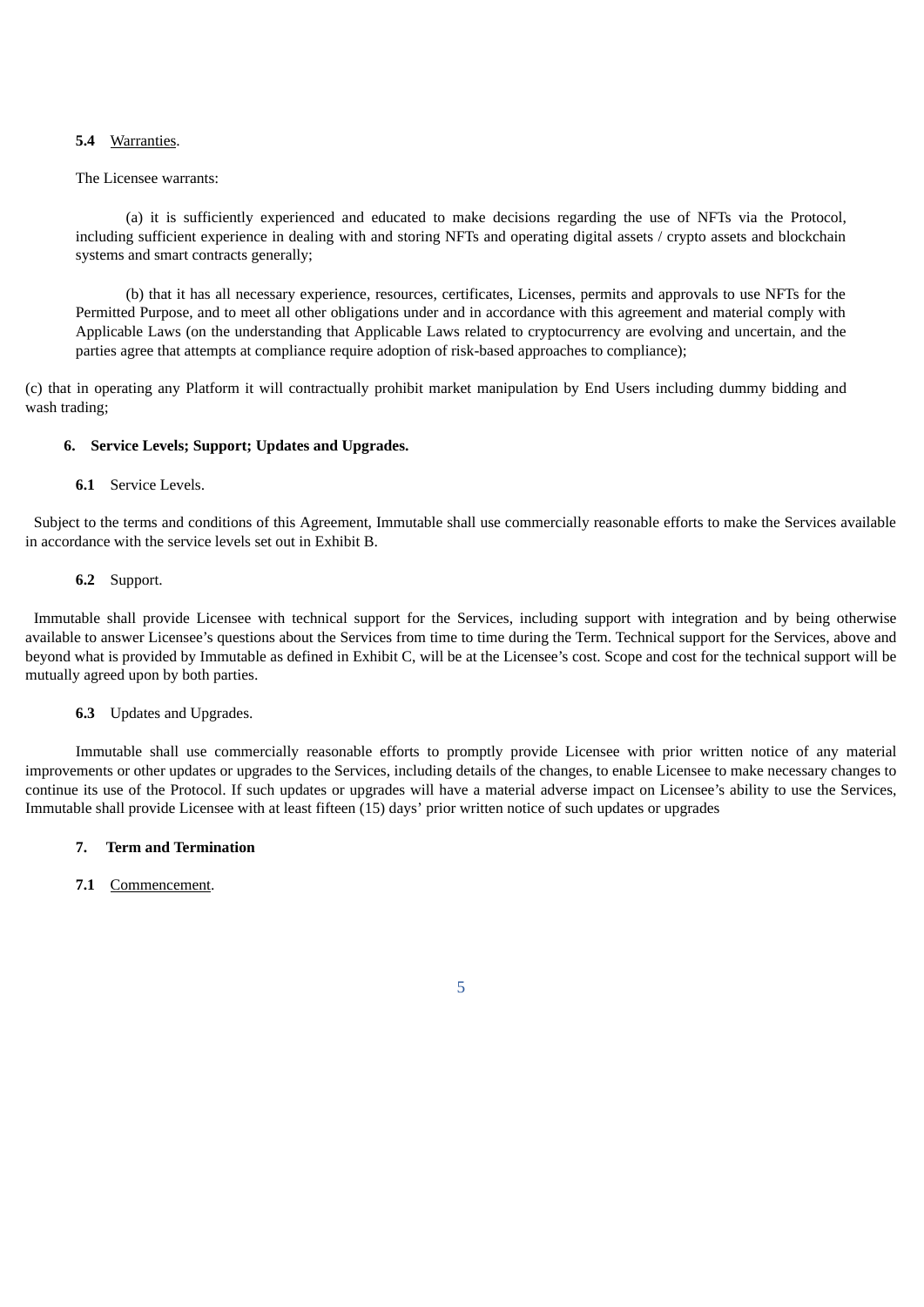This Agreement commences on the date each party has signed and continues for a period of two years therefrom (the "**Initial Term**"). After the Initial Term this Agreement shall continue until either the Licensee ceases using the Protocol, or this Agreement is terminated.

#### **7.2** Suspension or Termination.

(a) Either Party may terminate this Agreement for cause (i) upon written notice if a material breach remains uncured thirty (30) days after written notice of the breach, or (ii) if the other Party becomes the subject of a petition in bankruptcy or any other proceeding relating to insolvency, receivership, liquidation or assignment for the benefit of creditors.

#### **7.3** Effect of Termination.

(a) Any termination (howsoever occasioned) shall not affect any accrued rights or liabilities of either party, nor shall it affect the coming into force or the continuance in force of any provision hereof which is expressly or by implication intended to come into or continue in force on or after such termination.

### (b) On termination, for any reason:

(1) The Brand Asset License and the Licensee Brand Asset License are automatically revoked; and

(2) The Licensee shall cease using the Protocol and shall promptly delete and destroy any copies of the Immutable X Materials then in its possession; and

(3) Any NFTs minted and sold remain the property of the owners of those NFTs at the time of termination, and such owners will be entitled to continue to use and enjoy such NFTs.

(4) For a period of ninety (90) days after the conclusion of the Transition Period, Immutable will make available to Licensee for download the Licensee Confidential Information maintained by Immutable in a format reasonably acceptable to Licensee. At the end of such period, or earlier if requested by Licensee, Immutable shall, unless legally prohibited, delete all Licensee Confidential Information retained by Immutable and certify destruction of the same in writing. Upon termination or expiration of this Agreement, Licensee will securely destroy (at the Immutable's election) all Immutable's Confidential Information then in its possession.

(5) Upon any termination or expiration of the Term, with respect to the License and the Brand Asset License for any reason (each such terminated license, a "**Terminated License**"), Licensee shall have the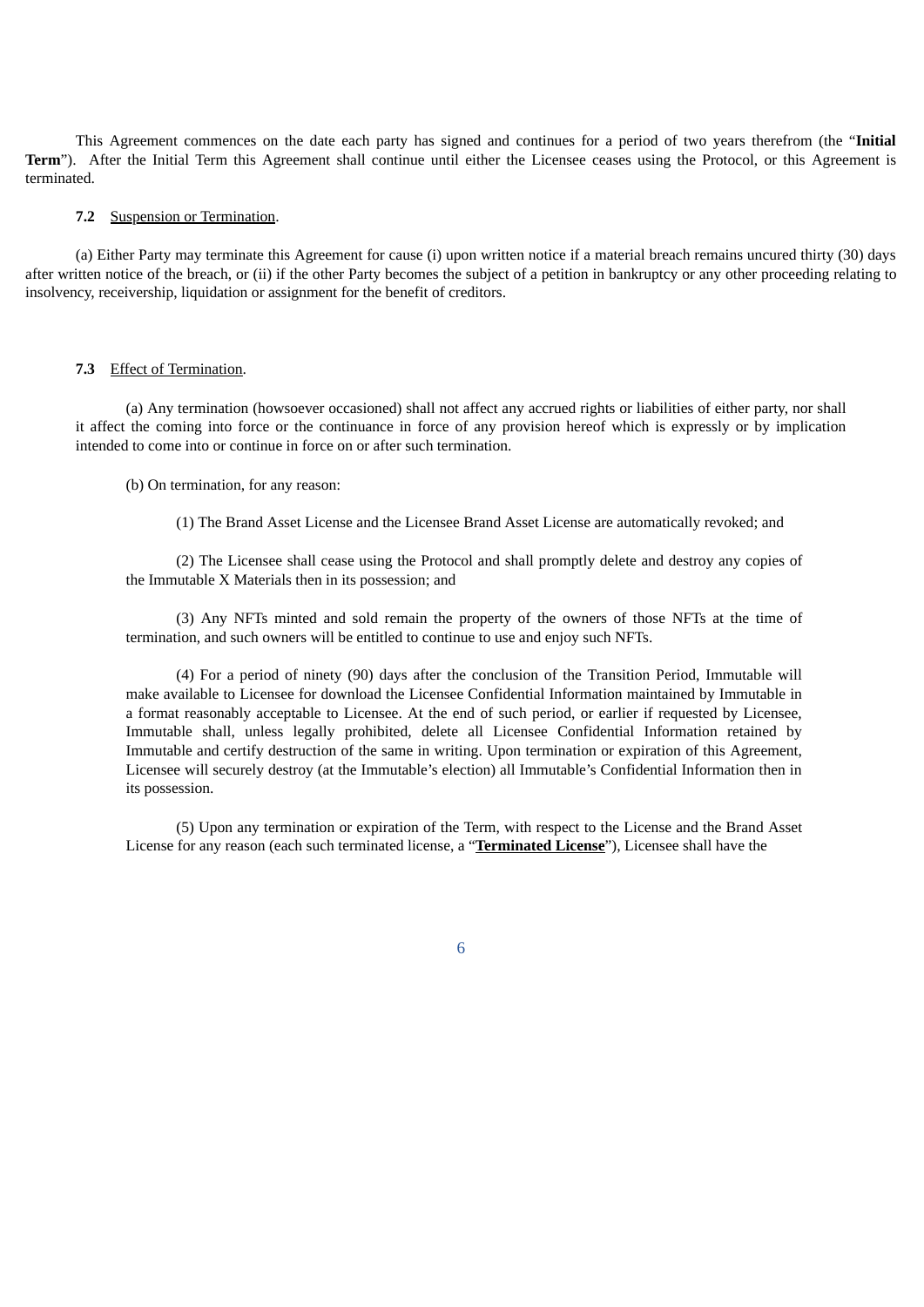right and option (exercisable at its own discretion) to continue to access and use such Terminated License (subject to the terms of this Agreement) for up to ninety (90) days following the effective date of termination ("**Transition Period**") to transition to a substitute product or service. Licensee will continue to pay fees for such Terminated License at fees set forth in this Agreement for any portion of the Transition Period that Licensee opts to use. During the Transition Period, Immutable shall provide all reasonable assistance and cooperation as requested by Licensee, including without limitation by transferring copies of all Licensee Confidential Information and Licensee Data stored within the Terminated License, in order to facilitate an orderly wind-down and transition.

7.5 Survival. The following Sections shall survive termination or expiration of this agreement for any reason: Section 7.5, Section 11, Section 12, and Section 15.

#### **8. Fees**

**8.1** The Licensee agrees to pay the Primary Sales Fee and the Trading Fee. The Licensee will not be responsible for paying any other fees to Immutable or any other party for transactions occurring off Licensee's Platform. as set forth in Exhibit A.

**8.2** Fees will be denominated in USD at the time of the transaction for the purposes of accounting and any invoicing. Should the transaction currency at clause 8.1 not be USD, the Fees will be calculated by using the relevant current market exchange rate as determined by Immutable in accordance with customary industry standards.

#### **8.3** [Reserved.]

**8.4** Fees will be automatically collected by the Protocol for trades of NFTs executed using the Protocol and paid to the party entitled to receive that payment (being the Licensee for Licensee Fees, Immutable for Primary Sales Fees and Trading Fees, and sellers of NFTs for any sale proceeds) . Immutable will make available to the Licensee a dashboard showing information relating to the calculation of the Fees as reasonably required by the Licensee. Immutable will remain solely responsible for and liable to the Licensee for errors or failures in the Protocol which cause a failure in payment of any amount due to the Licensee.

#### **8.5** Audit Rights.

At Licensee's reasonable request and only in connection with determining the accuracy of the Fees, Immutable must make available their records to a third-party auditor agreed upon by the parties ("**Auditor"**) within 21 days of a request being made, for the purposes of the Auditor reviewing Immutable's records to verify that the Fees have been accurately calculated and paid. Immutable must provide all assistance and accommodation at their own cost to the Auditor in each instance. If, as a result of the audit, an underpayment of Fees is identified by the Auditor exceeding 10% of the fees due in an applicable period, then Immutable shall immediately pay the underpayment and the costs of the audit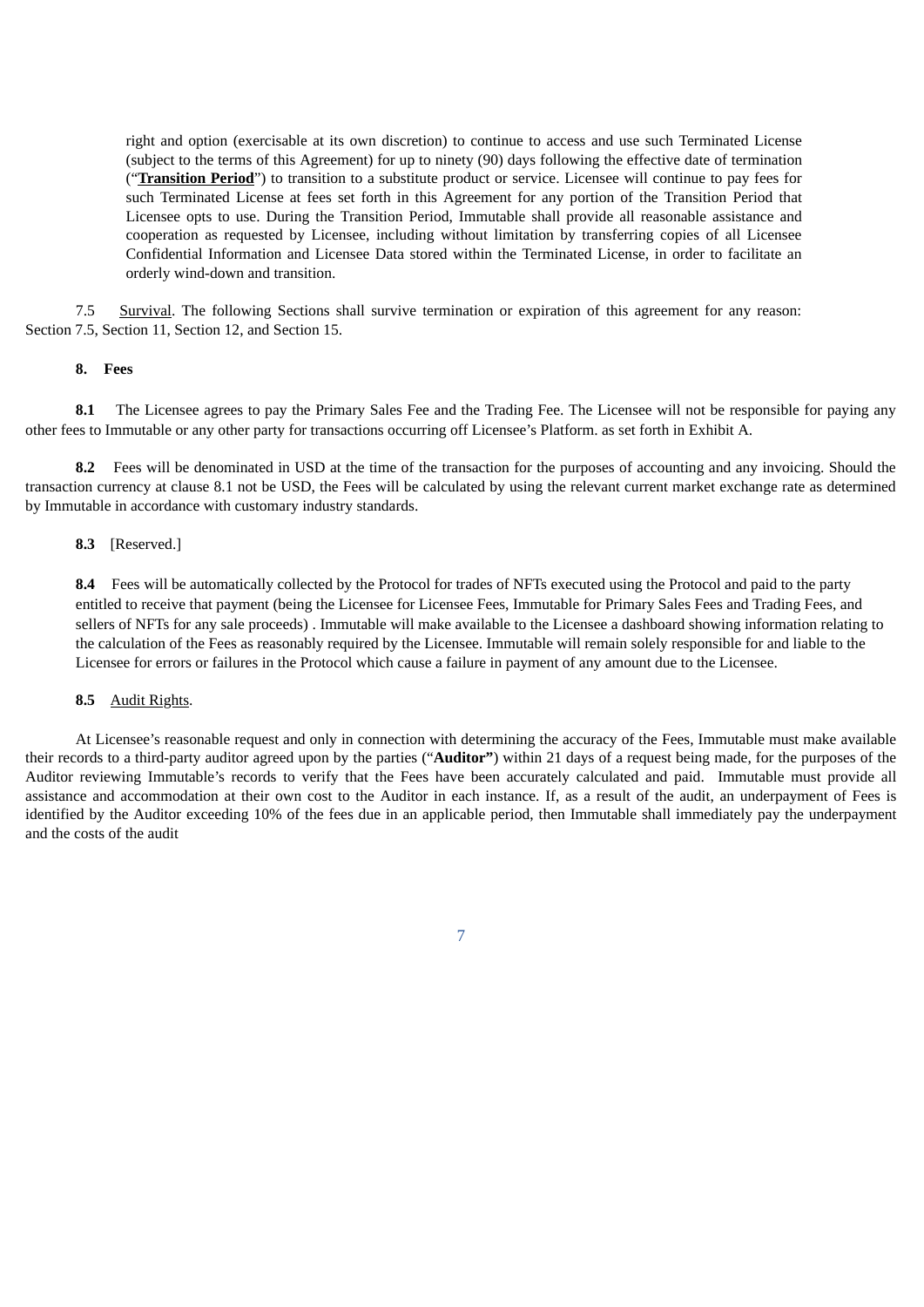(including the Auditor's fees) save that the parties agree that the blockchain record of transactions shall be determinative.

**8.6** Immutable reserves the right to change the Primary Sales Fee or the Trading Fees as set out in Exhibit A.

#### **9. NFT Minting**

## 9.1 No transfer of Intellectual Property.

Any NFT which is minted by the Licensee using the Protocol will remain the property of the Licensee or their End User (if the Licensee permits End Users to mint NFTs) and nothing in this agreement will transfer, or is intended to transfer, any Intellectual Property rights in any NFT to Immutable.

#### **9.2** Private Keys

Immutable will not have access to, or keep any copies of any Private Key in respect of any NFT minted using the Protocol, nor will Immutable have any title or interest in the NFTs which are listed, minted or traded by the Licensee using the Protocol other than the right to the Fees set out in this agreement.

#### **9.3** Licensee's acknowledgements.

The Licensee acknowledges and agrees that:

(a) [Reserved].

(b) Immutable does not represent that any NFT minted using the Protocol is capable of being restricted to any particular platform; and

(c) Immutable makes no representation or promise as to any value (or lack thereof) in any NFT minted using the Protocol.

#### **10. Immutable X's obligations**

#### **10.1** Availability of Protocol and Disaster Recovery.

For so long as Immutable maintains the Protocol, it will undertake best efforts to ensure the Protocol is available, including hosting any part of the Protocol which requires hosting and maintaining a commercially reasonable disaster recovery plan (**DRP**), regularly test such plan, and implement such plan, however, except as provided in Exhibit B, neither Immutable, nor any of its Personnel, will be liable for any times at which the Protocol is not accessible including if this is due to factors outside of Immutable X's reasonable control.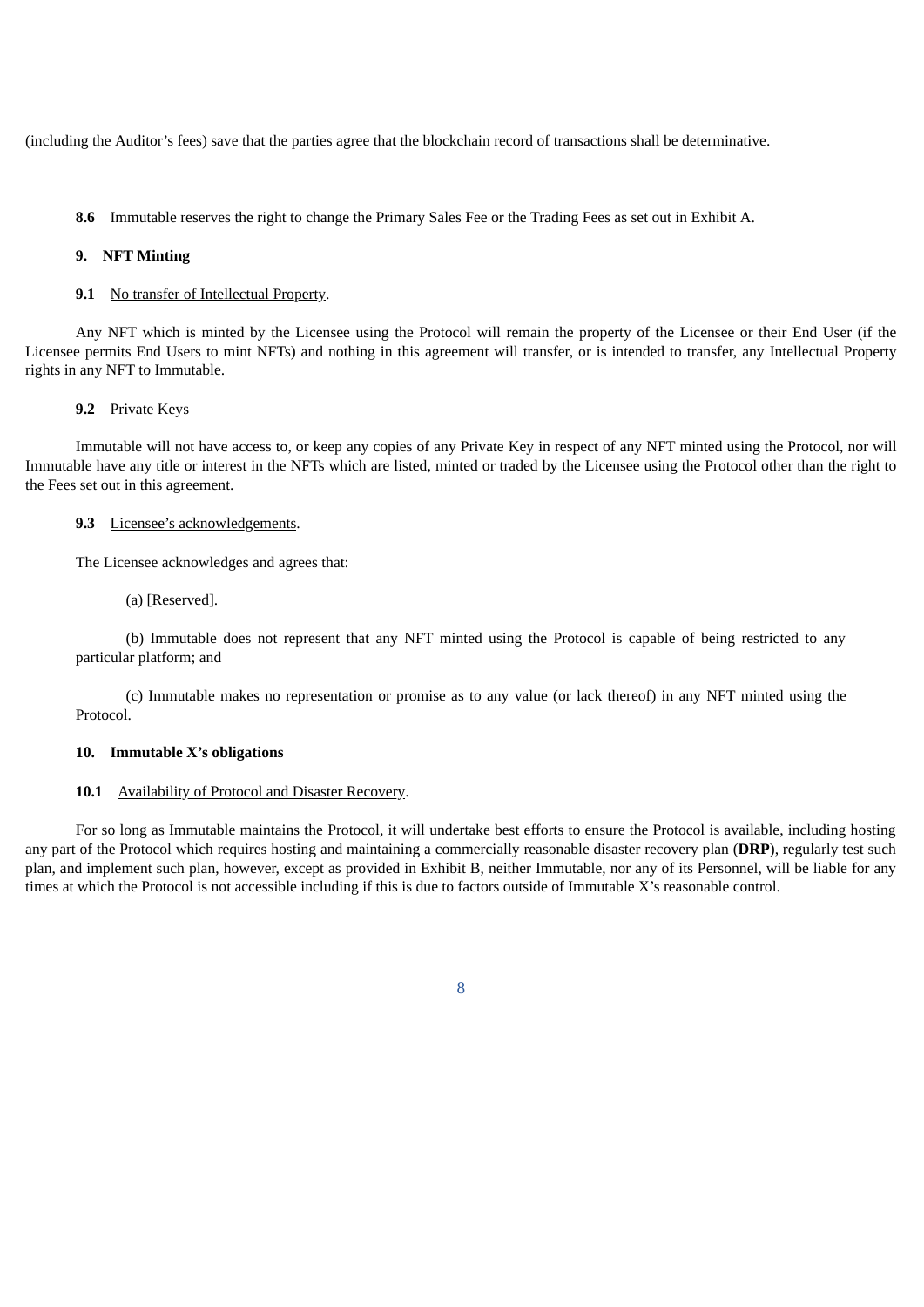#### **10.3** [Reserved].

#### **11. Limitation of liability and release; Insurance**

#### **11.1** Except as set forth below, Protocol provided "as is".

The Immutable X Materials, including the APIs, SDKs and Back-End Infrastructure, are provided "AS IS".

All data, materials, performance, and other items provided by Licensee are "AS IS".

#### 11.2 Representations and Warranties.

(a) Mutual Warranties. Each Party represents and warrants that (a) it has the legal right, power, and authority to enter into this Agreement and make the grants of rights hereunder , and (b) its performance of this Agreement will not conflict with any obligations it has to third parties.

(b) Immutable Warranties. Immutable warrants that (a) the Protocol will, to the best of Immutable's knowledge, materially comply with all Applicable Laws; (b) it, the Protocol and Technical Services and Licensee's use of the Protocol and the Immutable Materials in accordance with this Agreement does not misappropriate, infringe or violate any intellectual property or other right of any third party; (c) Immutable shall promptly take reasonable steps to repair any reported material errors in the Protocol; and (d) Immutable will not negligently, recklessly, or intentionally introduce into the Protocol or Licensee systems any malicious code. In addition, Immutable represents and warrants that (i) To the best of Immutable's knowledge, Immutable has complied and will during the Term comply with all Applicable Law. Immutable warrants that (a) the Services will conform to the service levels set forth in **Exhibit B** when accessed and used in accordance with the Immutable Materials and will operate without material error, and (b) the Protocol functionality and Services will not be materially decreased during the Term. Immutable warrants that, to the extent necessary to enable it to comply with all of its obligations under this agreement, it will employ suitable trained and experienced personnel.

#### **11.3** Disclaimers

EXCEPT FOR THE EXPRESS WARRANTIES SET FORTH ABOVE, EACH PARTY HEREBY DISCLAIMS ALL (AND HAVE NOT AUTHORIZED ANYONE TO MAKE ANY) WARRANTIES RELATING TO THE PROTOCOL AND TECHNICAL SERVICES, IN THE CASE OF IMMUTABLE, AND LICENSEE CONFIDENTIAL INFORMATION, IN THE CASE OF LICENSEE OR OTHER SUBJECT MATTER OF THIS AGREEMENT, EXPRESS OR IMPLIED, INCLUDING, BUT NOT LIMITED TO, ANY WARRANTIES OF NON-INFRINGEMENT OF THIRD PARTY RIGHTS, TITLE, MERCHANTABILITY AND FITNESS FOR A PARTICULAR PURPOSE.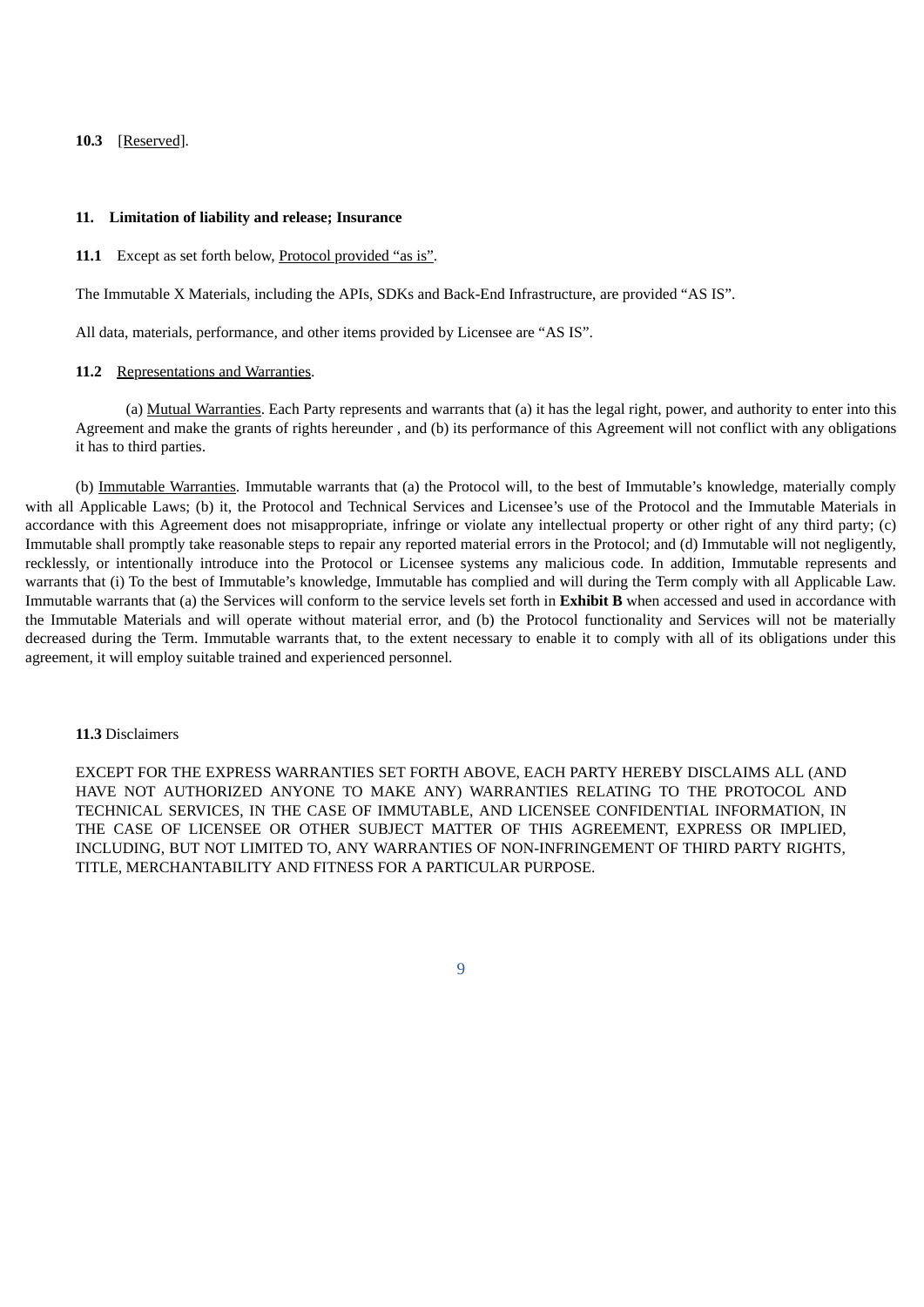## IMMUTABLE MAKES NO WARRANTY REGARDING ANY THIRD-PARTY SERVICE WITH WHICH THE SERVICE MAY INTEROPERATE.

#### **11.4** End User Release.

The Licensee must procure that all of its End Users agree to terms that state that Immutable and its Personnel, and Immutable's suppliers and contractors and their Personnel do not assume any liability or responsibility whatsoever relating to their End User's use of the Protocol, including in respect of trading NFTs via the Protocol, including for any loss of an NFT Asset, digital assets or tokens, and including in respect of any loss of profit, loss of revenue, loss of opportunities or loss of use, whether due to security breach or cyber-attack, or electronic or technological failure, registration errors or for any other reason)

#### 11.5 Limitation of liability.

EXCEPT FOR A PARTY'S GROSS NEGLIGENCE OR INTENTIONAL MISCONDUCT, DAMAGES ARISING FROM BREACHES OF A PARTY'S CONFIDENTIALITY OBLIGATIONS, IMMUTABLE X's SUSPENSION OR TERMINATION OF SERVICES EXCEPT AS PERMITTED BY THIS AGREEMENT AND EACH PARTY'S INDEMNIFICATION OBLIGATIONS, IN NO EVENT SHALL EITHER PARTY'S LIABILITY ARISING OUT OF OR RELATED TO THIS AGREEMENT, WHETHER IN CONTRACT, TORT OR UNDER ANY OTHER THEORY OF LIABILITY, EXCEED THE GREATER OF: \$5,000,000. This Section will also not limit Immutable's obligations to remedy payment errors under Sections 8.4(a) .

**Exclusion of Consequential and Related Damages.** OTHER THAN LIABILITY FOR PERSONAL INJURY, DEATH OR BREACH OF A THIRD PARTY'S INTELLECTUAL PROPERTY RIGHTS, NEITHER LICENSEE, IMMUTABLE, NOR IMMUTABLE'S SUPPLIERS, SHALL BE RESPONSIBLE OR LIABLE WITH RESPECT TO ANY SUBJECT MATTER OF THIS AGREEMENT UNDER ANY CONTRACT, NEGLIGENCE, STRICT LIABILITY OR OTHER THEORY (A) FOR ERROR OR INTERRUPTION OF USE, LOSS OR INACCURACY OR CORRUPTION OF DATA, (B) FOR COST OF PROCUREMENT OF SUBSTITUTE SERVICES, RIGHTS, OR TECHNOLOGY, (C) FOR ANY LOST PROFITS OR REVENUES, OR FOR ANY INDIRECT, SPECIAL, INCIDENTAL, CONSEQUENTIAL OR PUNITIVE DAMAGES, WHETHER OR NOT A PARTY HAS BEEN ADVISED OF THE POSSIBILITY OF SUCH DAMAGE.

#### **11.6 Insurance**

(a) Insurance. Immutable will, during the term of this Agreement and for a period of two years thereafter, maintain insurance in such amounts and with such types of coverage as is usual and customary for a sophisticated, prudent company in Immutable's industry and, in any event, to include, at the minimum, Public & Products Liability in the sum of AUD\$20,000,000 and Management Liability Insurance with coverage for data breaches in a sum of not less than \$1,000,000. Immutable will provide Licensee with current and valid certificates of insurance evidencing its compliance with this Section 11 upon request.

#### **12. Indemnity**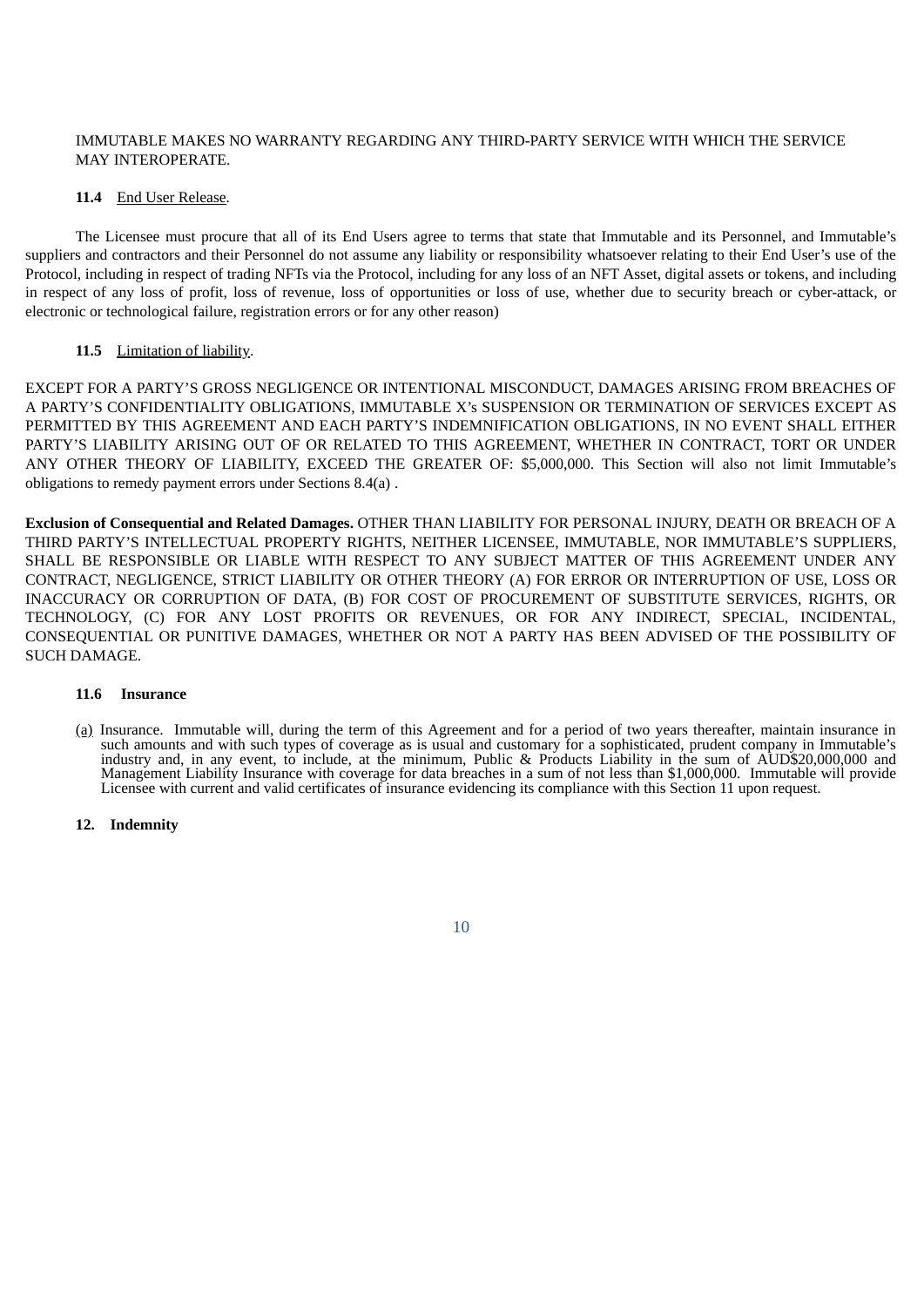**12.1** Mutual Indemnity. Each Party (the "**Indemnifying Party**") agrees to indemnify, defend, and hold harmless the other Party, their respective Affiliates, and their respective employees, officers, directors, and other representatives (collectively, the "**Indemnified Party**") from and against any and all losses, costs, expenses (including reasonable fees and expenses for attorneys, experts, and consultants, and interest), penalties, fines, judgments, settlements, damages (of all types including special damages), or liabilities, including legal fees, costs, and expenses (collectively "**Losses**"), suffered or incurred by any of them in connection with any claim, cause of action, or other legal assertion, brought or threatened to be brought in a legal proceeding by a third party (who is not an Affiliate of the Indemnified Party), or any investigation, examination, or proceeding of a governmental agency (each a "**Claim**"), where such Claim is based on allegations of a breach of the Indemnifying Party's representations and warranties under the Agreement, gross negligence, or wilful misconduct.

- (a) The Indemnified Party will give prompt notice of any Claims to the Indemnifying Party. An Indemnified Party may participate in the defence of any Claims by counsel of its own choosing, at its cost and expense. Neither Party will settle any Claims without the other Party's prior written approval, which will not be unreasonably withheld. The remedies in this Section are not exclusive and do not limit any other remedies a Party may have under the Agreement, Applicable Law, or otherwise.
- (b) This "**Mutual Indemnification**" section states the Indemnifying Party's sole liability to, and the Indemnified Party's exclusive remedy against, the other Party for any type of Claim described in this section.

#### **13. Confidentiality**

#### **13.1** [Reserved.]

**13.2** Definition. Each party acknowledges that, in the course of performing its respective obligations under this agreement, such party ("**Recipient**") may obtain information relating to the other party ("**Discloser**") and of a confidential and proprietary nature, including trade secrets, know-how, formulas, source code, inventions, and other code not commercially released, technical data, diagrams, drawings, samples, plans, schematics, presentation documents, financial and economic information, personnel data, business and technical information, and product, sales, and marketing plans (collectively, "**Confidential Information**"). Confidential Information includes any and all information disclosed in writing or orally that (i) is designated as confidential or proprietary at the time of disclosure to Recipient, (ii) due to the nature of the information, Recipient would reasonably understand to be confidential information of Discloser, and (iii) the terms of this agreement.

13.3 Exclusions. The obligations in Section 13.4 will not apply to the extent any information: (i) is or becomes generally known to the public through no fault of or breach of this agreement by Recipient; (ii) is rightfully known by Recipient at the time of disclosure without an obligation of confidentiality; (iii) is independently developed by Recipient without use of Discloser's Confidential Information; or (iv) is rightfully obtained by Recipient from a third party without restriction on use or disclosure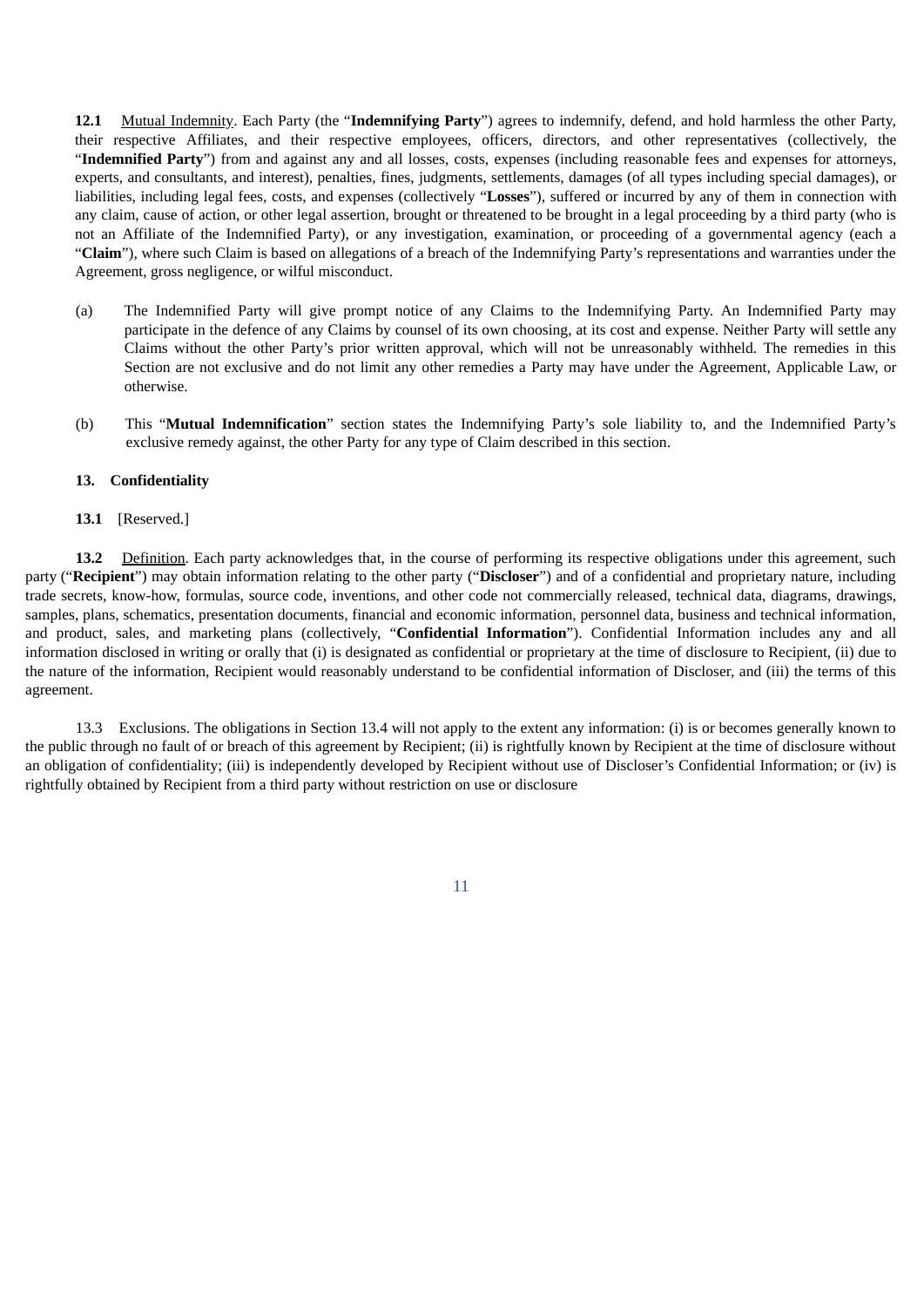13.4 Use and Disclosure Restrictions. Recipient will not use Discloser's Confidential Information, except as necessary for Recipient's performance of this agreement, and Recipient will not disclose such Confidential Information to any third party, except to those of its employees, Affiliates, and subcontractors that need to know such Confidential Information for the performance of this agreement, provided that each such employee, Affiliates, and subcontractor is subject to a written agreement that includes binding use and disclosure restrictions that are at least as protective as those set forth herein. Recipient will strictly maintain the confidentiality of all of Discloser's Confidential Information in its possession or control using the same degree of care as Recipient uses to protect its own confidential information, but in no event less than a reasonable degree of care given the nature and type of Confidential Information in Recipient's possession. The foregoing obligations will not restrict Recipient from disclosing Confidential Information or the terms and conditions of this agreement: (i) pursuant to the order or requirement of a court, administrative agency, or other governmental body, provided that Recipient (a) gives reasonable notice to Discloser to enable it to contest such order or requirement, and (b) only discloses the limited portion of Confidential Information necessary to comply with such order or requirement; (ii) on a confidential basis to its legal or professional financial advisors; or (iii) as required under applicable securities regulations. Notwithstanding the above. either Party may disclose the terms of this agreement in confidence, to its advisors, accountants and attorneys, to potential strategic partners, or for due diligence purposes to any actual or prospective acquirer, underwriter, or investor (or their respective advisors, accountants, and attorneys).

13.5 Breach Notification. Recipient shall immediately notify Discloser if it becomes aware of, or reasonable believes there is a threat of any unauthorized disclosure, access, or use of Recipient's Confidential Information under this Section 12. In such case, Recipient will fully cooperate with Discloser to prevent any further disclosure of its Confidential Information, including, to the extent possible, the filing of legal actions and remedies by Recipient, to the extent that this may be successful.

#### **14. Disputes**

#### **14.1** [Reserved]

**14.2** Governing Law; Arbitration. Any legal action, dispute or proceeding arising in connection with this Agreement will be settled exclusively by binding arbitration under the Rules of Arbitration of the International Chamber of Commerce (the "ICC Rules") by one arbitrator appointed in accordance with the ICC Rules (the "Arbitrator"). Notwithstanding anything to the contrary in the ICC Rules, discovery will be permitted to the extent permitted by the United States Federal Rules of Civil Procedure. The arbitration shall be conducted in a location in California as agreed between the parties or, failing agreement, Los Angeles, California, USA in the English Language. The arbitration proceedings shall be conducted on an expedited and confidential basis and shall result in an award within no more than sixty (60) days. The award of the Arbitrator shall be final and binding on the parties. Notwithstanding the foregoing or anything to the contrary in the ICC Rules, in the event of any actual, suspected or threatened (i) infringement, misappropriation or other violation of any of Licensee's intellectual property rights, or (ii) unauthorized disclosure or use of Confidential Information, in each case, Immutable acknowledges that Licensee will be irreparably damaged and that Licensee's remedies at law will be inadequate, and that, without limiting any of its other rights or remedies, Licensee will be permitted to immediately seek injunctive, criminal or other equitable relief from any court of competent jurisdiction without posting a bond or other security. The prevailing Party (i.e., the Party whose major positions taken could fairly be said to have prevailed over the other Party's major positions on material disputed issues) in any action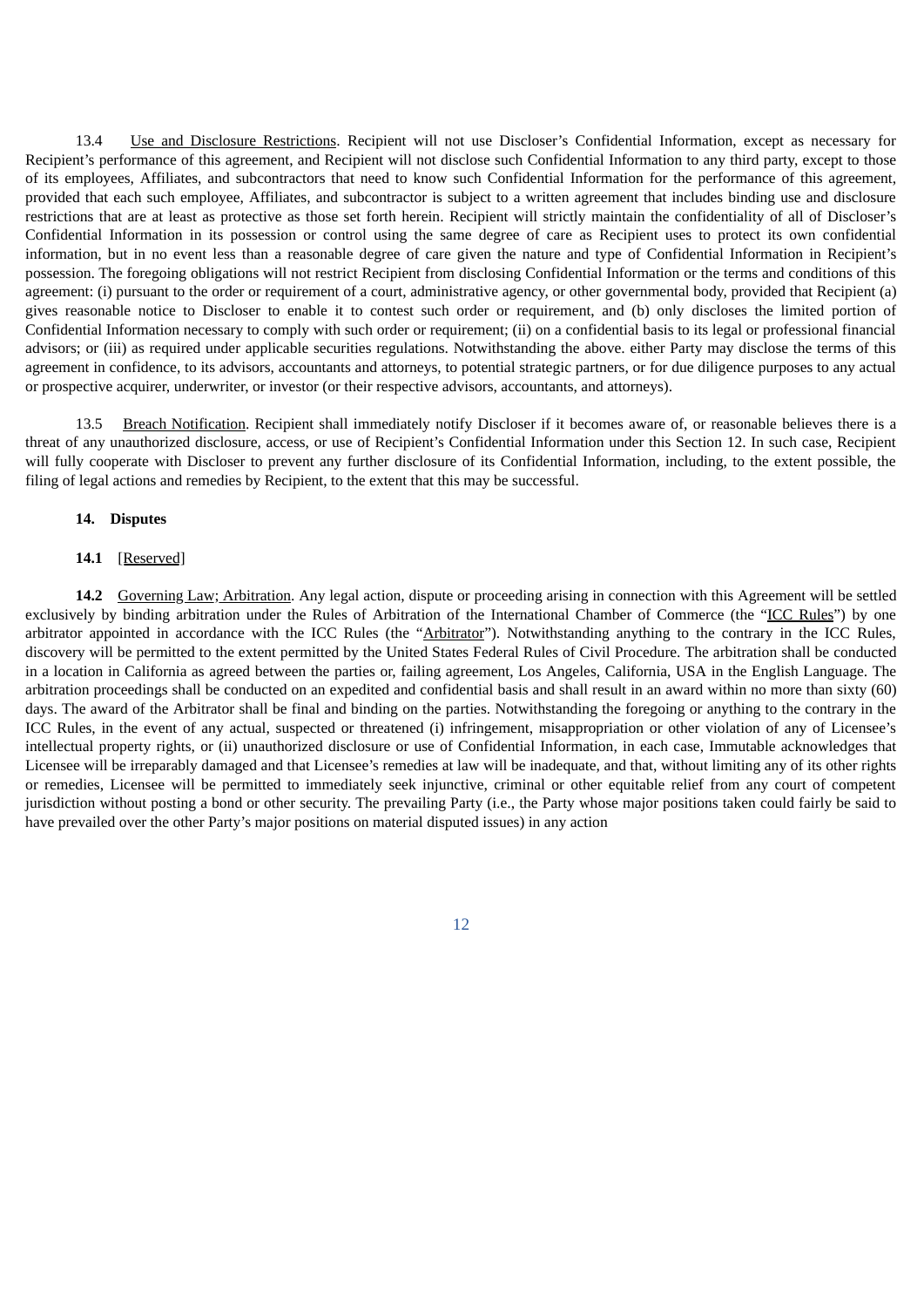arising from or related to this Agreement will be entitled to an award of all costs, expenses and attorneys' fees, in addition to any other relief to which it may be entitled. Any order or judgment entered in such action must contain a specific provision providing for such payment, separate from the judgment, for amounts incurred in enforcing such judgment and the previous sentence is intended to survive any judgment and is not to be deemed merged into any judgment. This Section 14.2 will survive any termination of this Agreement**.**

#### **15. General**

#### **15.1** Waiver.

Neither party will be taken as having waived any rights under this agreement unless the party has done so expressly in writing. The failure of any party to enforce their rights under this agreement at any time for any period shall not be construed as a waiver of such rights.

#### **15.2** Notice.

All notices required or permitted under this agreement will be in writing and delivered by confirmed facsimile or other electronic transmission, including email, (with confirmation of delivery or read-receipt requested), by courier or overnight delivery services, or by certified mail, and in each instance will be deemed given upon receipt. All communications will be sent to the addresses set forth above or to such other address as may be specified by either party to the other in accordance with this Section:

| If to Immutable:                   | If to Licensee:               |                                              |  |  |
|------------------------------------|-------------------------------|----------------------------------------------|--|--|
| Immutable                          | <b>GME Entertainment, LLC</b> |                                              |  |  |
| Suite 9, Level 2, 56 Bowman Street |                               | 625 Westport Parkway, Grapevine, Texas 76051 |  |  |
| Pyrmont NSW 2009, Australia        |                               |                                              |  |  |
| Immutable Contact: [Redacted       |                               | Licensee Contact: [Redacted]                 |  |  |

With a copy to (which shall not constitute notice): [Redacted] and [Redacted].

A Party may from time to time change its address or designee for notification purposes by giving the other prior written notice of the new address or designee and the date upon which it will become effective.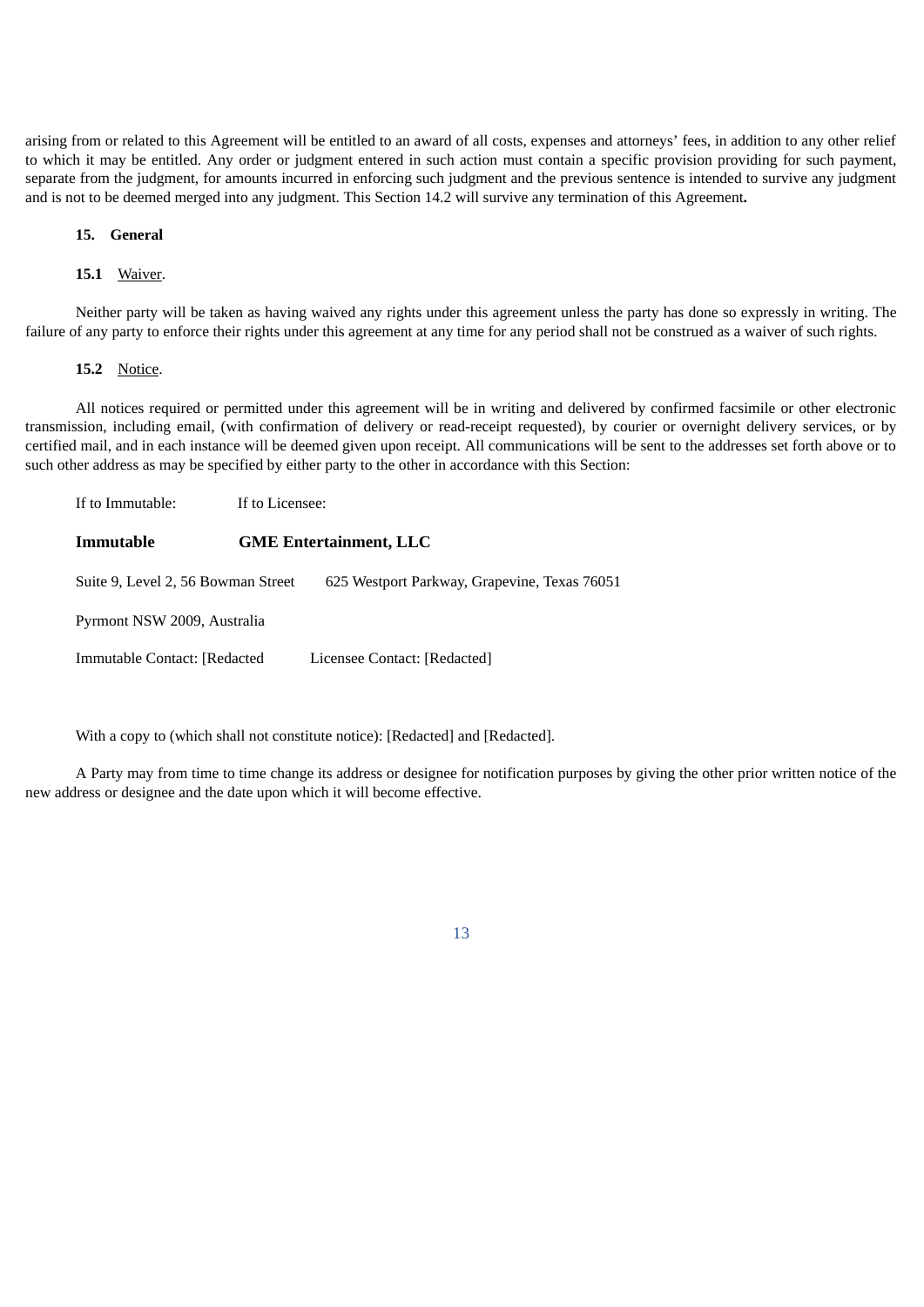#### **15.3** Severability.

If any part of these terms is for any reason found to be unenforceable, that part is to be read down to the extent necessary to preserve its operation and if it cannot be read down it is to be severed, and the remainder of this agreement remains in full force.

#### **15.4** No Assignment.

Neither party shall assign or transfer all or any part of its rights under this agreement without the written consent of the other party to the agreement, except that either party may assign or transfer all or part of its rights under this agreement in connection with corporate transaction or re-organization without such consent.

#### **14.5** Sales Tax.

(a) All Fees referred to in this agreement are exclusive of any applicable goods and services tax (**GST**) sales tax, value added tax, use tax or analogous tax which shall be added to the amount of any Fees due and shall be paid by the Licensee. In the event such tax is not paid and is later found to be applicable to any payments due under this agreement, the Licensee agrees to pay such taxation amounts on demand together with any interest, costs or penalties levied on Immutable.

(b) If the Licensee imposes any other fees or charges in addition to the Fees, the Licensee is solely responsible for the imposition and collection of any GST, sales tax, value added tax, use tax or analogous tax which may be payable on those fees.

#### **15.5** Amendment.

This Agreement may be amended or modified only by a written document executed by duly authorized representatives of the Parties.

#### **15.6** Entire Agreement.

These terms constitute the entire agreement between the Licensee and Immutable in relation to its subject matter and supersedes all previous and contemporaneous and understandings between the parties in relation to its subject matter.

#### 15.7 Independent Contractor.

The parties enter into this agreement on an arm's length basis and nothing in this agreement and no conduct of the parties will be deemed to impose any other relationship, including employer-employee, principal-agent, trustee-beneficiary, fiduciary-beneficiary, joint venture, partner or other relationship. Other than as set out in this agreement, neither party is responsible for the acts or omissions of the other party or the other party's personnel.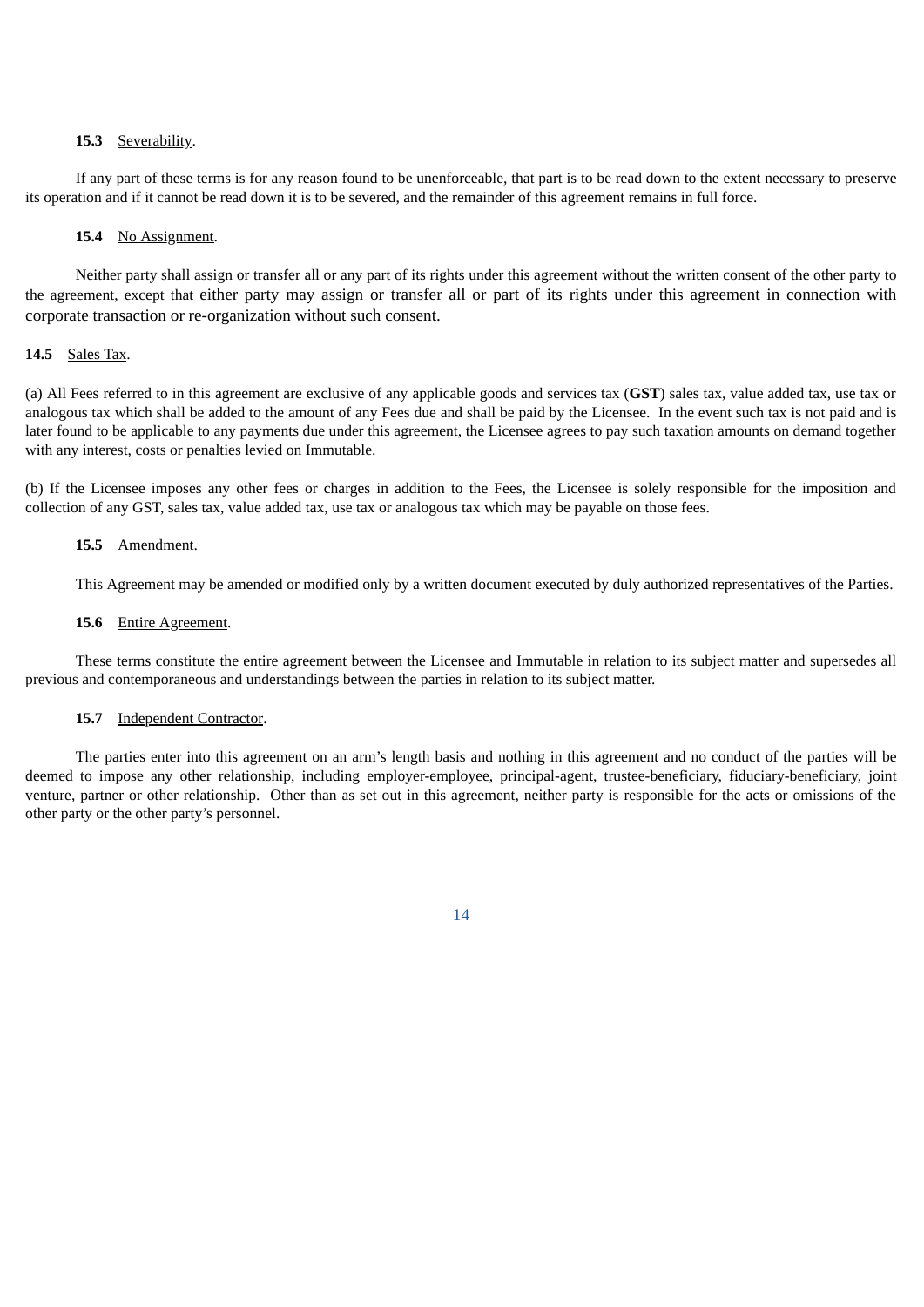#### **15.8** No further warranty or representations.

Neither the Licensee or Immutable have given any warranty or made any representation to the other about the subject matter of these terms, other than those warranties and representations appearing in these terms.

#### **15.9** Order of Precedence.

To the extent there is any difference between these terms and any Documentation, advertisement or other communication, the content of these terms take precedence to the extent of such inconsistency.

## **15.10** Force Majeure.

Neither party shall be liable for any breach, or delay in performance of its obligations under this Agreement (other than payment obligations) if the breach or delay is caused by fire, flood, earthquake, act of God, war, riot, civil disorder, terrorism, pandemic disease or related government orders, telecommunications outages or disruptions, shortages in available capacity or supply, or any other event beyond the reasonable control of the affected party (a "**Force Majeure Event**"). Notwithstanding the foregoing, if a Force Majeure Event continues for thirty (30) consecutive days, Licensee will have the right to terminate this Agreement immediately with written notice to Immutable. An impacted Party shall not be excused from its obligations under this Agreement until forty-eight (48) hours after it has provided notice to the other Party that the impacted Party intends to declare a Force Majeure Event in order to suspend performance in accordance with this provision. No amounts will be payable by Licensee under this Agreement for services provided and received as a result of a Force Majeure Event.

#### **15.11** Jurisdiction.

These terms must be construed, and its provisions interpreted under and in accordance with the laws of the State of Delaware. The parties submit to the exclusive jurisdiction of the Courts of the Delaware , including any appellate Courts thereof for any claims not subject to arbitration above. The United Nations Convention on Contracts for the International Sale of Goods will not apply.

15.12 Further Assurances. The Parties will take any act and execute and deliver any document necessary to effectuate the terms of this Agreement or the parties' intent.

15.13 Counterparts; Signature. This Agreement may be executed in counterparts, both of which taken together will constitute one and the same document. This Agreement may be signed by electronic signature. A signed copy of this Agreement delivered by facsimile, email or other means of electronic transmission will be deemed to have the same legal effect as delivery of an original signed copy of this Agreement.

#### **16. Interpretation and Definitions**

#### **16.1** Interpretation.

In this agreement, unless the context otherwise requires: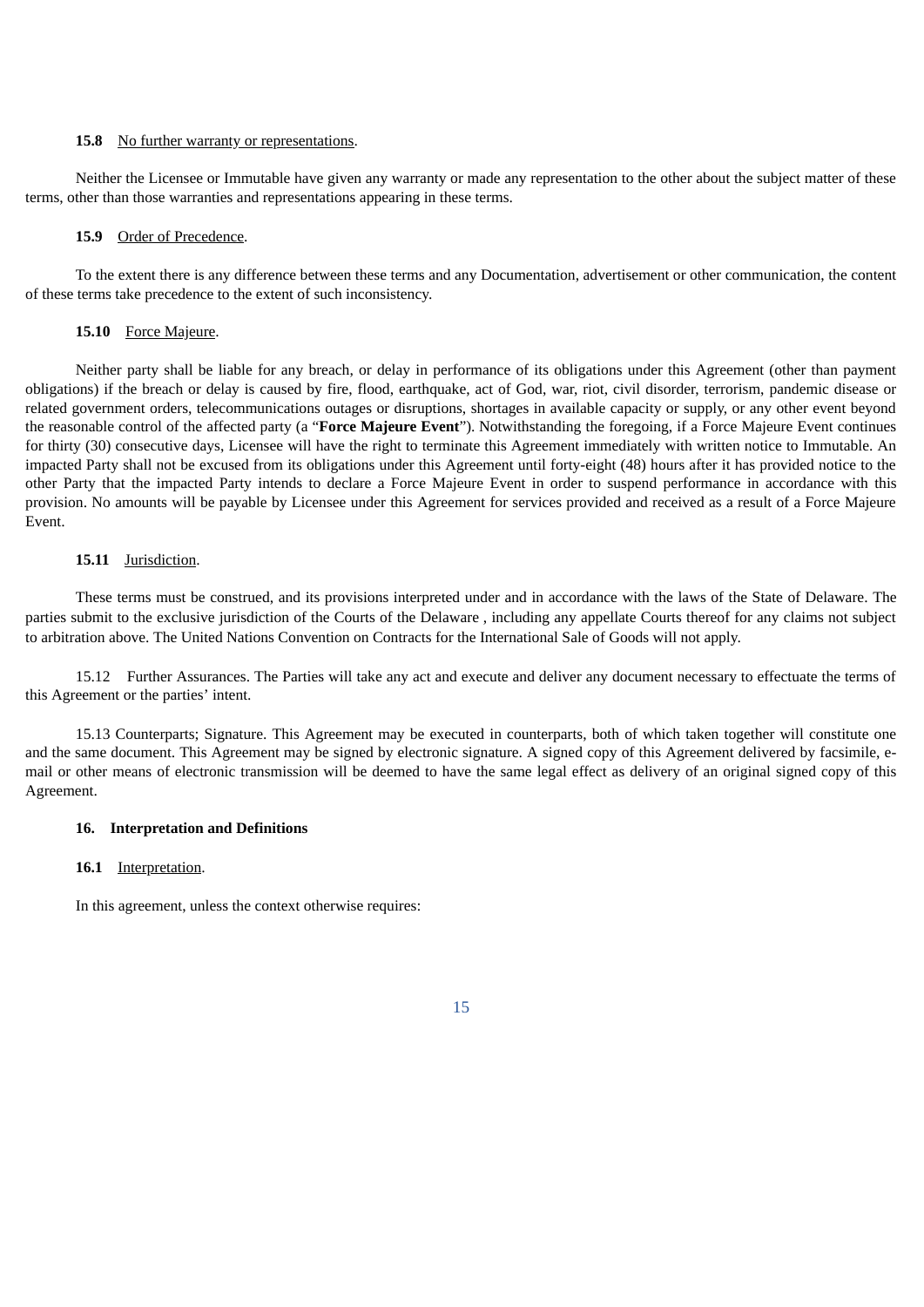(a) reference to a person includes any other entity recognized by law and vice versa;

(b) words importing the singular number include the plural number and vice versa;

(c) words importing one gender include every gender;

(d) any reference to any of the parties by their defined terms includes the Licensee or Immutable's executors, administrators, legal personal representatives, successors and permitted assigns;

(e) a provision must be read down to the extent necessary to be valid. If it cannot be read down to that extent, it must be severed;

(f) clause headings are for reference purposes only and do not affect interpretation;

(g) a reference to these terms or any other document includes any variation or replacement of it;

(h) a reference to a statute or other law includes regulations and other instruments under it and any consolidations, amendments, re-enactments and replacements of it;

(i) a reference to a party means a person who is named as a Party to, and is bound to comply with the provisions of, these terms;

(j) a reference to 'includes' or 'including' means 'includes, without limitation' and 'including, without limitation' respectively;

(k) where a word or phrase is given a defined meaning in these terms, the other grammatical forms of the word or phrase have a corresponding meaning;

(l) a reference to an act includes an omission and doing an act includes executing a document.

#### **16.2** Definitions.

In these terms, unless the context otherwise requires:

*"Account***"** means the account that the Licensee may be required to create with Immutable in order to gain access to the Immutable X Materials;

*"Affiliates"* means as to any individual, corporation, partnership, limited liability company, association, trust, unincorporated entity or other legal entity (each a **Person**), any other Person that directly, or indirectly through one or more intermediaries, controls, is controlled by, or is under common control with the specified Person. The term "control" as used herein (including the terms controlling,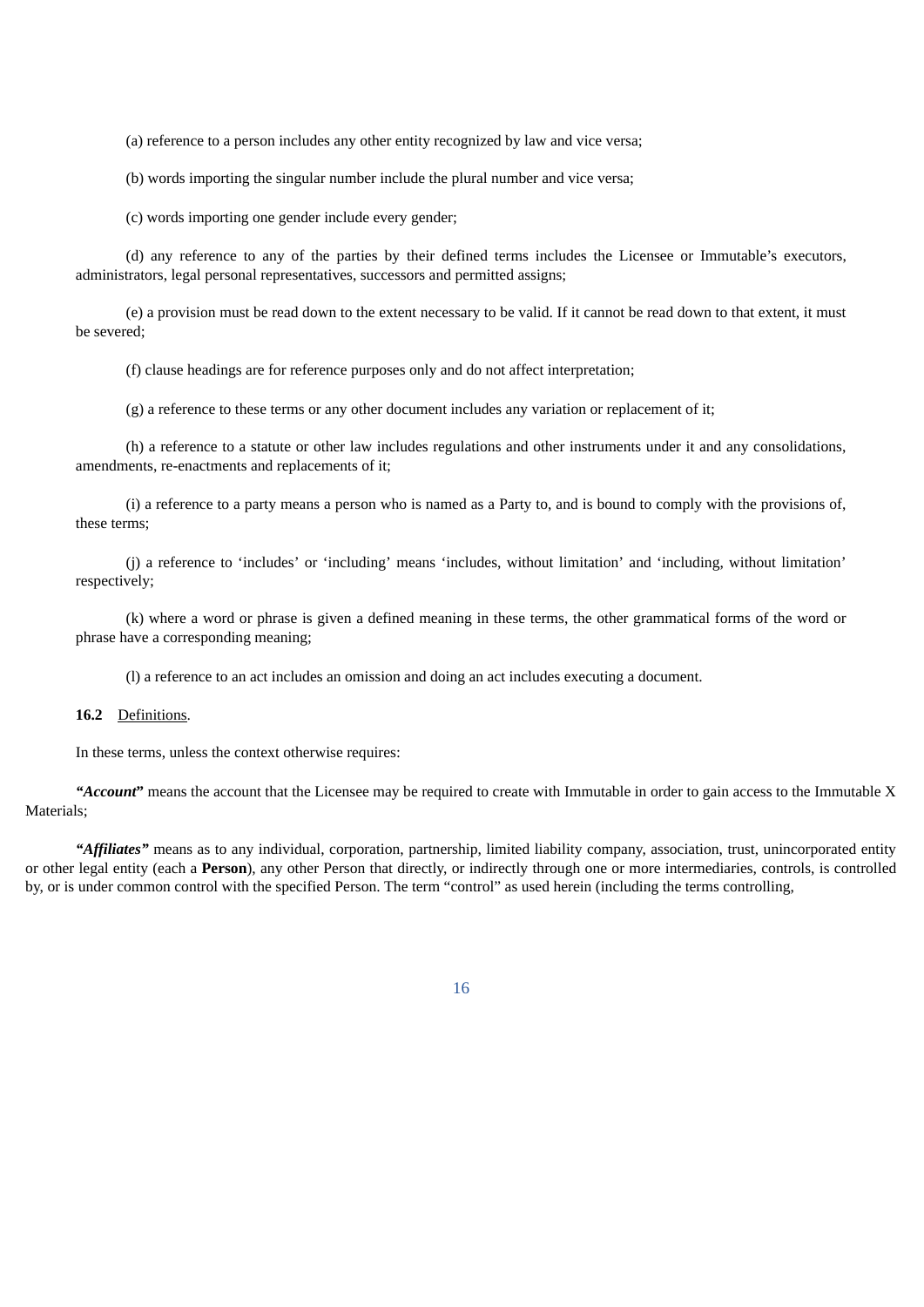controlled by, or under common control with) shall mean possession, directly or indirectly of at least fifty percent (50%) of the voting equity of another entity (or other comparable interest for an entity other than a corporation), or the power to direct or cause the direction of the management or policies of an entity whether through ownership of securities, by contract or otherwise.

*"API"* means the Application Programming Interfaces made available from time to time by Immutable to Licensees and referred to in clause 1.1;

*"Applicable Law"* means any statute, law, regulation, , rule, rule of law, order, decree, , issued by any governmental authority having jurisdiction over the matter or matters in question, whether now or hereafter in effect, in United States.

*"Auditor"* has the meaning set out at clause 5.6;

*"Back-End Infrastructure"* means software, hardware and networking architecture supporting the APIs and SDKs;

*"Brand Assets"* means the name "Immutable X" and associated logo used by Immutable X in connection with the Immutable X brand

*"Brand Asset License"* has the meaning set out in clause 3.1;

*"Dispute Notice"* has the meaning set out in clause 13.2;

*"Documentation"* means any material which Immutable makes available to the Licensee in connection with the use of the API;

*"End User"* means any third parties trading NFTs by interfacing with the Protocol, including via any Platform operated by a Licensee;

*"End User Release"* has the meaning set out in clause 10.3;

*"EULA"* means such terms and conditions or End User License Agreement in force between the Licensee in respect of its Platform and users of that Platform as referred to in clause 5.2(f);

*"Fees"* includes:

(a) The Primary Sales Fees;

(b) The Trading Fees;

(c) The Licensee Fees

*"Immutable X"* has the meaning set out in clause 1.2;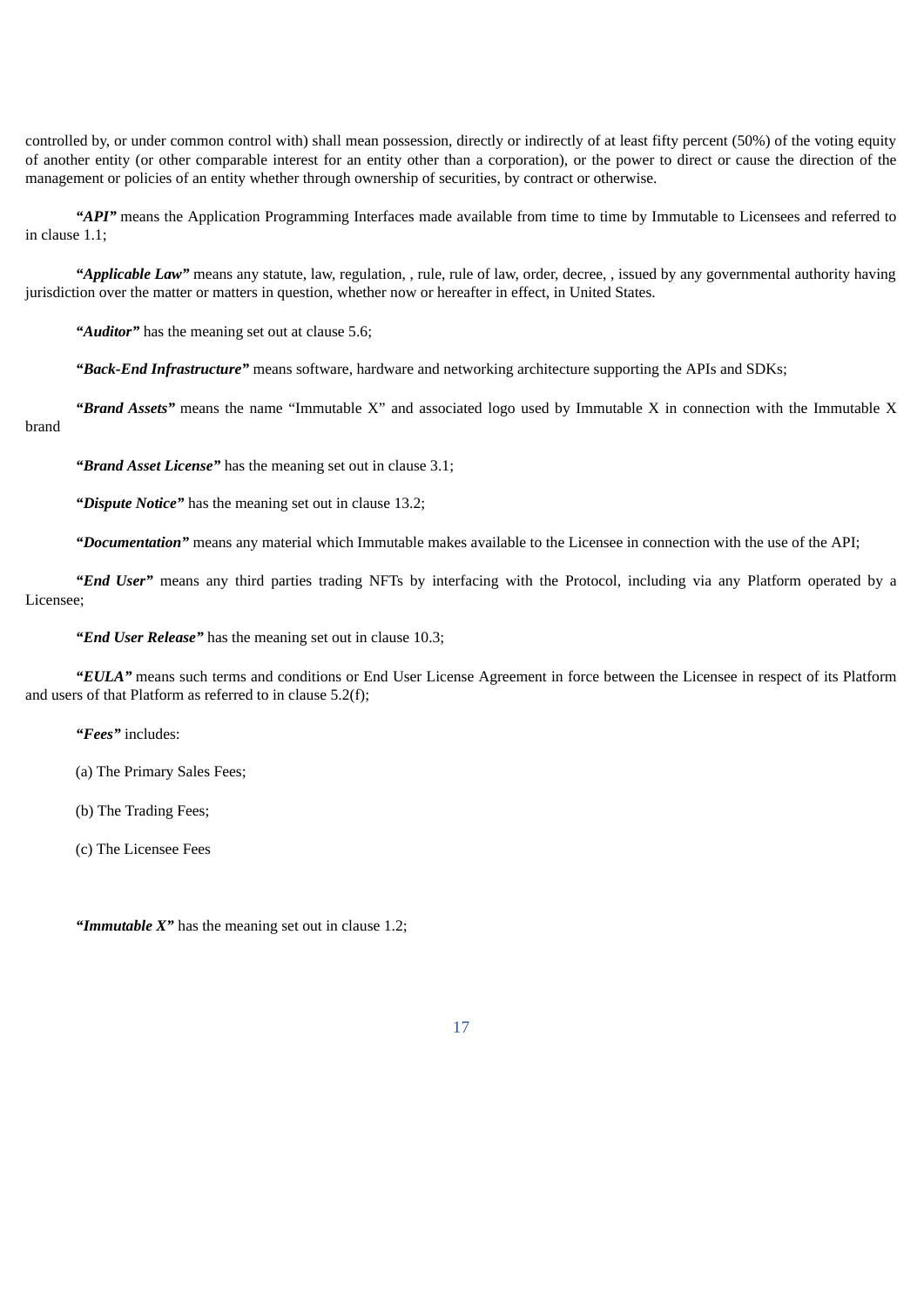*"Immutable X Materials"* means the Protocol, APIs, SDKs, Back-End Infrastructure and Documentation;

*"Intellectual Property"* means all intellectual property rights of any kind including but not limited to copyright (including rights in computer software), trade mark, service mark, design, patent, trade secret, code, trade, business, domain or company names, moral rights, rights in confidential information, know-how or other proprietary rights (whether or not any of these are registered and including any application for registration) and all rights or forms of protection of a similar nature or having equivalent or similar effect to any of these which may subsist anywhere in the world;

*"License"* has the meaning set out in clause 2.1;

*"Licensee"* has the meaning set out in clause 1.2;

*"Licensee Data"* means any information transmitted to the APIs by the Licensee of the Licensee's operations which involves NFTs;

*"Licensee Brand Asset License"* has the meaning set out in clause 4.1;

*"Licensee Fees"* means those fees applicable to the Primary Sales and Secondary Sales of NFTs in excess of the Primary Fees and Secondary Fees payable to Immutable.

*"NFT"* means a non–fungible cryptographically secured token;

*"Notice Period"* has the meaning set out in clause 13.3(a);

*"Permitted Purpose"* means:

(a) Minting or wrapping of NFTs; and

(b) Operating software involving those NFTs; and

(c) Operating a Platform to enable the trading of NFTs;

*"Personnel"* means any employee, contractor, subcontractor, supplier, agent, partner, shareholder, ultimate beneficial owner, director or officer of a party;

**"Platform"** means an interface hosted by or on behalf of the Licensee or other integration between the Licensee's software and the Protocol which allows for interactions with NFTs, which may involve End Users registering their digital wallets with Immutable X, and/or include sales and trading or minting, including sales trading of NFTs minted via the APIs;

*"Primary Sales"* means the first time that an NFT collection is sold by a Licensee to an End User using the Protocol, presently available here;

*"Primary Sales Fee"* means those fees applicable to the Primary Sales of NFTs using the Protocol as published by Immutable from time to time, presently available here;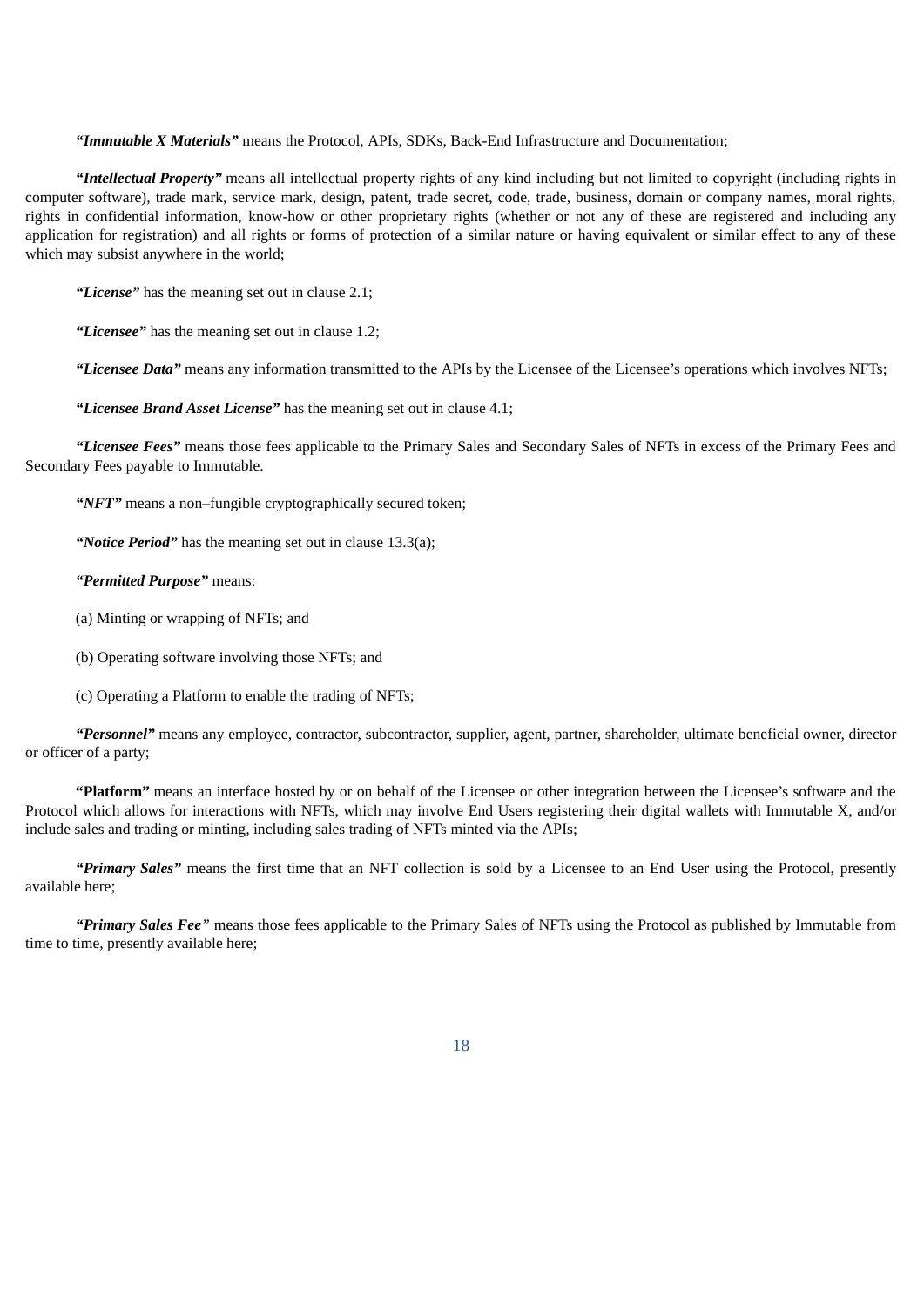*"Private Keys"* mean the cryptographic private key corresponding to public keys in respect of NFTs;

*"Protocol"* includes the Immutable X Materials, APIs, SDKs and Back-End Infrastructure;

*"SDK"* means the software development kit(s) made available by Immutable from time to time in connection with the APIs;

*"Services"* has the meaning set out in Exhibit B;

*"Smart Contract"* means the system of software code running on the Ethereum Blockchain used as part of the Protocol;

*"Term"* has the meaning set out in clause 6.1; and

*"Trading Fee"* means those fees applicable to secondary trading of NFTs using the Protocol as published by Immutable from time to time, presently available here.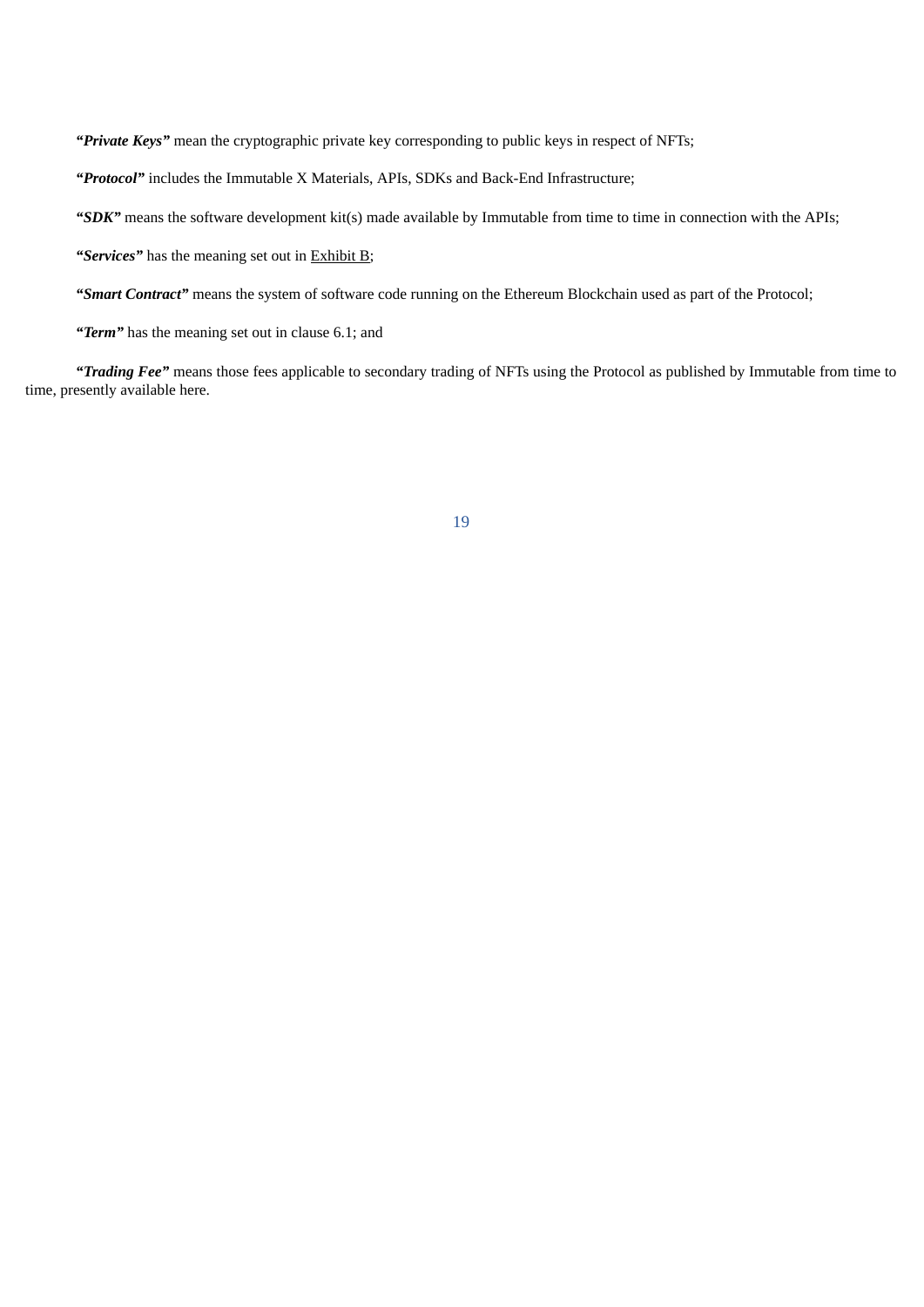## **EXHIBIT A**

#### **Immutable X Fee Structure**

Below we set out the fees which are applicable to those using the Immutable X Protocol License Agreement for the Immutable X Protocol. Fees are payable in the currency (or cryptocurrency) in which the transaction occurs unless otherwise agreed between the parties in writing. The fees listed below are exclusive of GST. Immutable will deliver the initial sales price and secondary sales price, less the applicable Fee, to Licensee in layer one ETH, unless otherwise agreed upon by the parties in writing.

These fees are subject to change from time to time, with Immutable acting reasonably, and you will be informed in writing, which will take effect 30 days after this document is updated, save that Immutable will consult with the Licensee in the 30 days prior to any change to fees taking place.

|         | Fee                 | Description                     |
|---------|---------------------|---------------------------------|
|         | Primary Sales Fee   | 2% of the initial sales price.  |
| רו<br>L | Secondary Sales Fee | 2% of the secondary sales price |

The above represents only those fees charged by Immutable X to Licensees to use the Immutable X Protocol.

The first USD250,000 of primary sales, in aggregate, will not be subject to the Primary Sales Fee.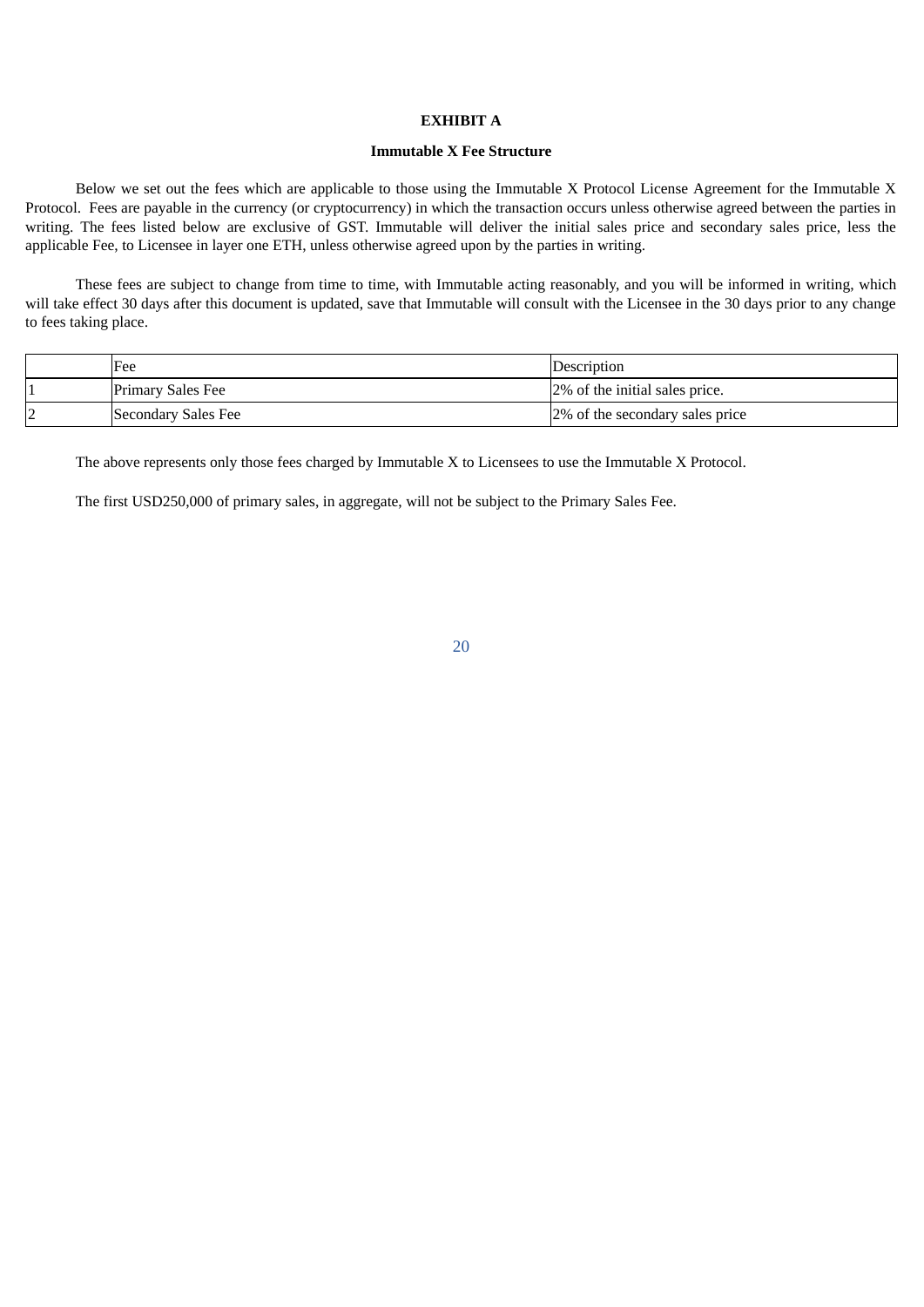## **EXHIBIT B SERVICE LEVELS**

Capitalized terms used but not defined in this Exhibit B have the meaning given to those terms in the Agreement.

Immutable shall use commercially reasonable efforts to make the Services available at or above the following levels:

| <b>Services</b>                             | <b>Availability per Month</b> |
|---------------------------------------------|-------------------------------|
| ERC20 deposit, withdrawals, transfers       | 99.00%                        |
| ERC20 swap and orderbook trades             | $99.00\%$                     |
| NFT mints, deposits, withdrawals, transfers | $99.00\%$                     |
| NFT trades                                  | 99.00%                        |

Availability shall be determined according to Immutable's records, and shall include (a) planned downtime, (b) any downtime caused by circumstances beyond Immutable's reasonable control, and (c) any downtime caused by Licensee.

If Immutable fails to meet any of the above service levels in a given calendar quarter and Licensee notifies Immutable of such failure within thirty (30) days following the end of such calendar quarter, Immutable's Secondary Fee for the next calendar quarter shall be rebated to the Licensee in the amount of 0.1% of Secondary Sales for that quarter, paid in ETH.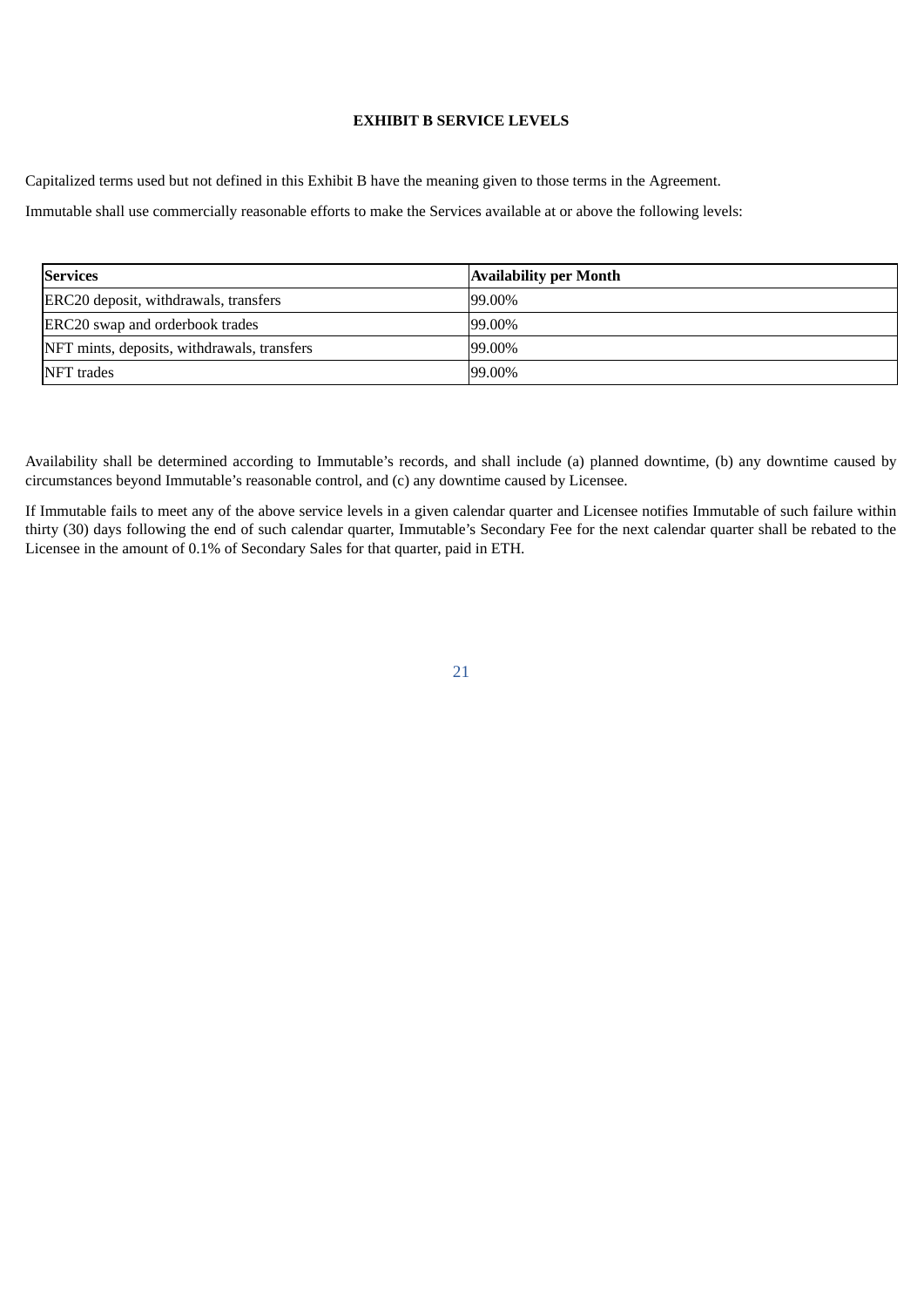#### **EXHIBIT C ADDITIONAL PARTY OBLIGATIONS**

#### **1. Preferred Partnership**

- Immutable will make reasonable and good faith efforts to refer game studios to deploy NFT projects on Immutable X via the GameStop NFT marketplace.
- GameStop will make reasonable and good faith efforts to refer game studios to deploy NFT projects on Immutable X via the GameStop NFT marketplace.

#### **2. Integration Design & Product Support**

- Immutable will commit a reasonable level of design & scoping support to Gamestop, including access to Immutable CTO, our Product team, and Integration Engineers to help with integration architecture and scoping. Immutable will co-design the entire solution with the GameStop team.
- Immutable will introduce a third-party integrator to help with the integration between GameStop and Immutable X. Any engagement by that integrator will be at Gamestop's cost.

#### **3. Marketing & Other Commitments**

- GameStop will use Immutable X as their first layer-2 NFT integration for trading and minting, other than Loopring;
- GameStop will not integrate any blockchain protocol, other than Ethereum Layer 1 and Loopring into their NFT marketplace without first having integrated Immutable;
- GameStop will commit & dedicate resources to co-pitching to gaming studios as reasonably requested by Immutable during the Term, including the Vice President of Business Development – Blockchain and the Vice President of Corporate Strategy for the first four months after contract execution, which can be extended and expanded upon mutual agreement by both parties..
- GameStop will use reasonable commercial efforts to support marketing efforts for the NFT marketplace, and will feature Immutable X protocol displayed prominently on the Gamestop NFT marketplace using mutually agreed upon methods (e.g. a site strip).
- GameStop will prominently feature on the Gamestop NFT Marketplace the additional grants Digital Worlds is committing to make in connection with Gamestop NFT Marketplace for such time as the grants are being offered using mutually agreed upon methods (e.g. badging on the home page that re-directs to a dedicated landing page)..
- GameStop will dedicate resources to support engineering efforts for the NFT marketplace and will cover the costs of any third party development needed for the launch and upkeep of the project.
- GameStop will announce Immutable partnership/GameStop NFT marketplace in a shareholder company filing (either 10-K or 10-Q) if approved by GameStop investor relations team, legal team, and the Board of Directors.
- GameStop will make reasonable efforts to include Immutable in a quarterly earnings update if approved by the GameStop investor relations team, legal team, and the Board of Directors.
- GameStop will commit to quarterly meetings with applicable GameStop team members to review the program & strategy for future.
- GameStop will provide two dedicated Immutable X press releases:
	- one after contract execution which will be focused on the grant; and
		- the other at the integration launch, which will be focused on the integration.
		- For purposes of clarity, only the first press release focused on the grant announcement will be required to trigger Milestone Two in the Grants Agreement.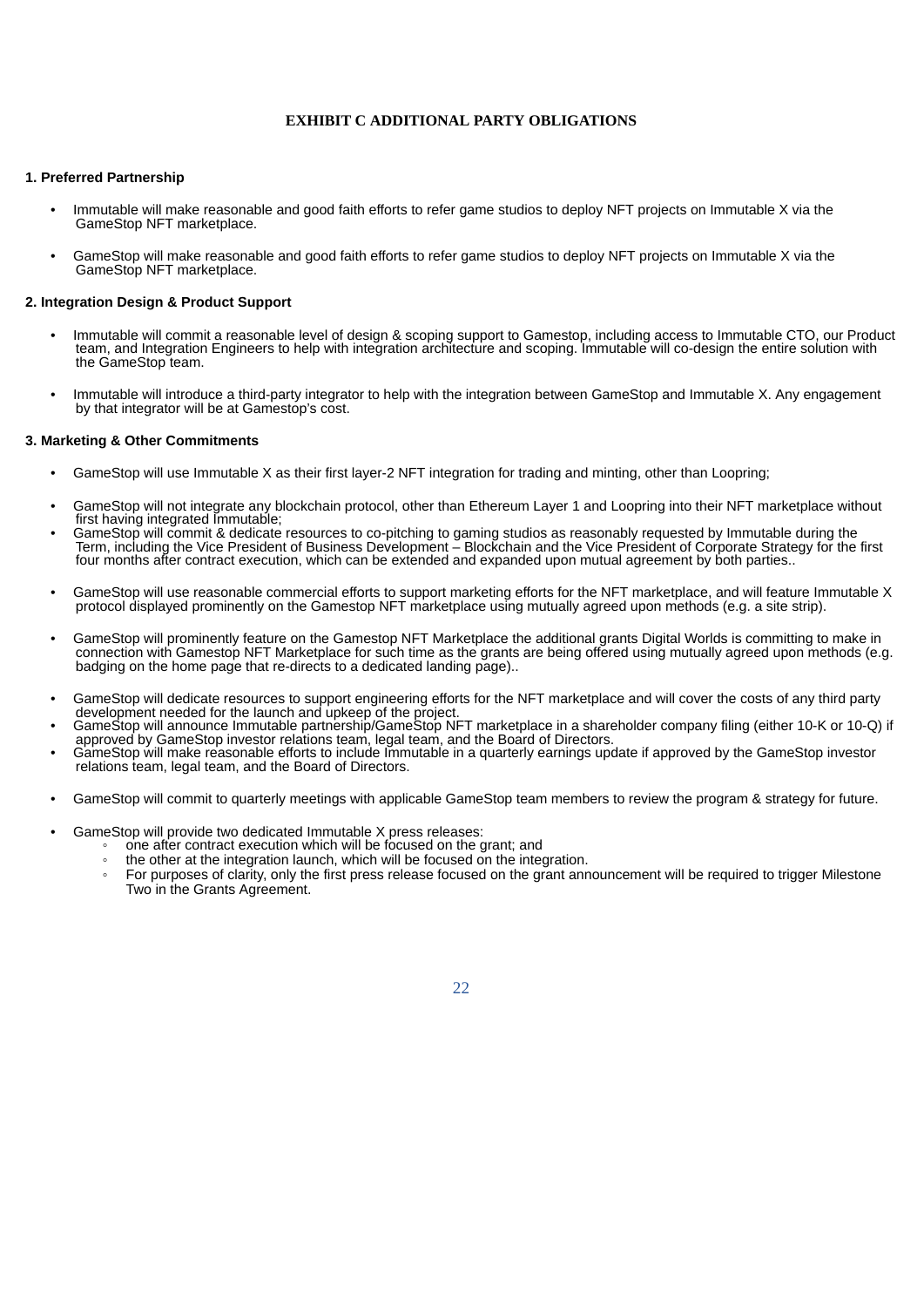• GameStop will use reasonable commercial efforts to refer Immutable X to game studios, and to support pitches where appropriate. GameStop will commit to twice a week meeting and pipeline / lead review for the first 4 months, to co-ordinate co-pitching to those leads, which may be extended if mutually agreed to.

#### **4. Feature/Promotion Placement**

- GameStop will have a dedicated landing page linked from the home page using a prominent badging image, which will be a page to promote the grants, and will include a sign-up form.
- GameStop and Immutable X will leverage the Immutable X grants pool to incentivize gaming studios, developers and artists to create pre-sale and/or special in-game items promotion using Immutable X minting through the GameStop NFT Marketplace, with any such promotion being as agreed between the parties.
- GameStop will provide a site stripe mid-page for grant promotion, for the duration between signing and integration of the grant application framework, that will include a promotional banner at the top indicating that Immutable X will be available soon.
- GameStop will provide placement and marketing text on Immutable X minting option and will provide order options dynamically by usage.

| <b>Executed</b> by Immutable X Pty Ltd<br>by it's authorised representative:    | Dated: |                   | 1/27/2022 |
|---------------------------------------------------------------------------------|--------|-------------------|-----------|
| /s/ Robbie Ferguson                                                             |        |                   |           |
| Signature                                                                       |        | Signature         |           |
| Robbie Ferguson, Co-Founder & President                                         |        |                   |           |
| Name and Capacity                                                               |        | Name and Capacity |           |
| <b>Executed by GME Entertainment, LLC</b><br>by it's authorised representative: | Dated: |                   | 1/27/2022 |
| /s/ Kurt Bierbower                                                              |        |                   |           |
| Signature                                                                       |        | Signature         |           |
| Kurt Bierbower, VP Business Development, Blockchain                             |        |                   |           |
| Name and Capacity                                                               |        | Name and Capacity |           |
|                                                                                 |        |                   |           |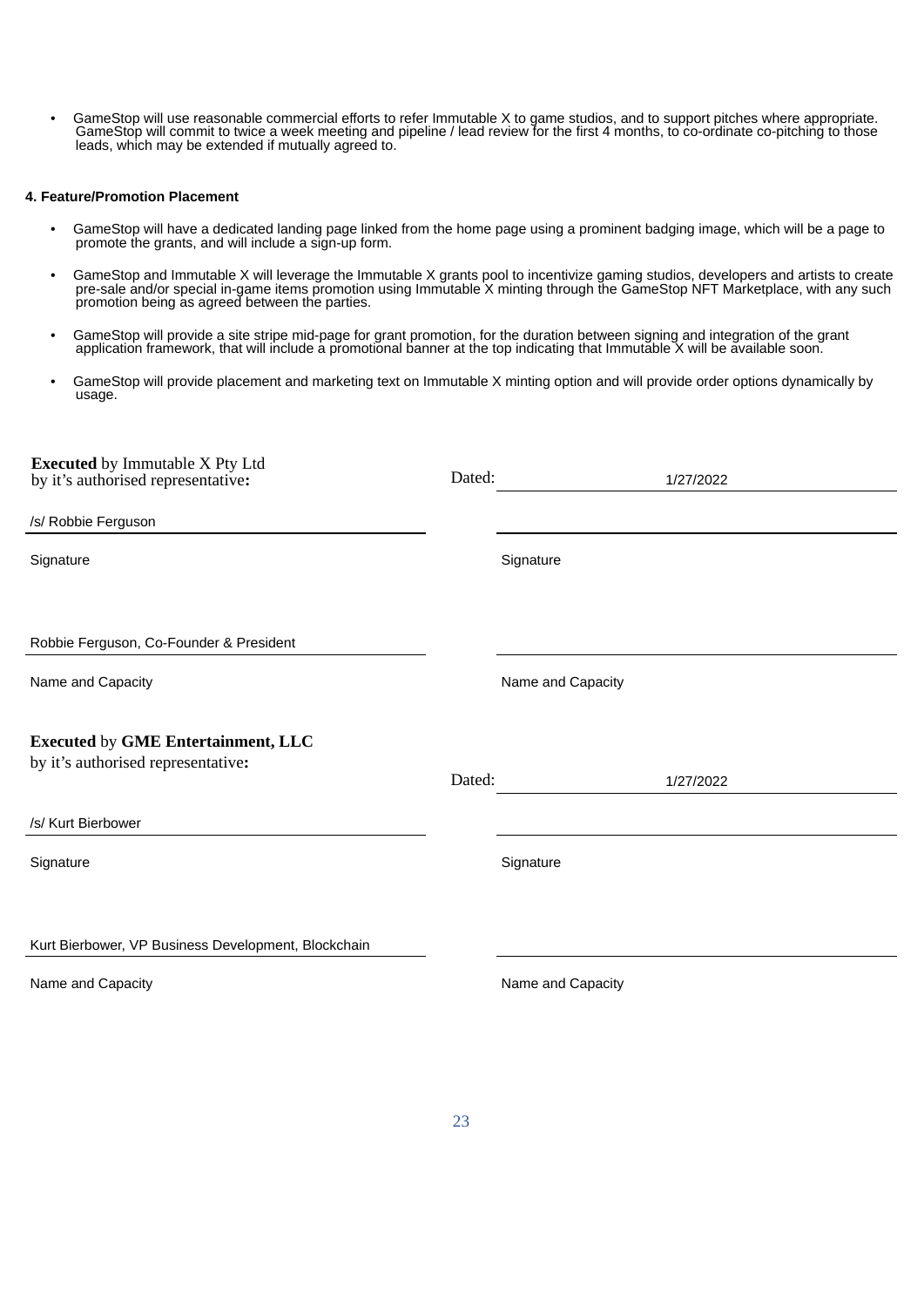# **Digital Worlds NFTS Ltd. Grant Agreement**

<span id="page-26-0"></span>This is an agreement (this "**Agreement**") by and between Grant Recipient and Digital Worlds NFTS Ltd. dated effective as of January 28, 2022 (the "**Effective Date**"). It provides the terms under which Grant Recipient will receive a grant of tokens.

## **1. General Terms.**

| Item           | <b>Grant Details</b>                                                |                                                                                                                                                                                                                                                                |  |
|----------------|---------------------------------------------------------------------|----------------------------------------------------------------------------------------------------------------------------------------------------------------------------------------------------------------------------------------------------------------|--|
| 1.             | Entity Name (Grant Recipient)                                       | <b>GME Entertainment, LLC</b><br>"Grant Recipient" and "GameStop" can be used interchangeably and will have the<br>same meaning throughout this Agreement.                                                                                                     |  |
| $\overline{2}$ | Proposal Name and Details:                                          | GameStop will be integrating Immutable X's technology into its NFT marketplace. In<br>addition, there will be joint business development efforts to grow the developer, artist<br>and gaming studio ecosystem on Immutable X via the GameStop NFT marketplace. |  |
| 3.             | <b>Contact Name:</b><br>Contact email:<br>Contact Phone / WhatsApp: | Redacted                                                                                                                                                                                                                                                       |  |
| Ι4.            | Contact address:                                                    | 625 Westport Parkway, Grapevine Texas 76051                                                                                                                                                                                                                    |  |
| 5.             | Website:                                                            | www.gamestop.com                                                                                                                                                                                                                                               |  |
| 6.             | Wallet address (optional, can be<br>provided later)                 | To be advised                                                                                                                                                                                                                                                  |  |
| 7.             | Grant (in IMX):                                                     | 56,209,850 IMX                                                                                                                                                                                                                                                 |  |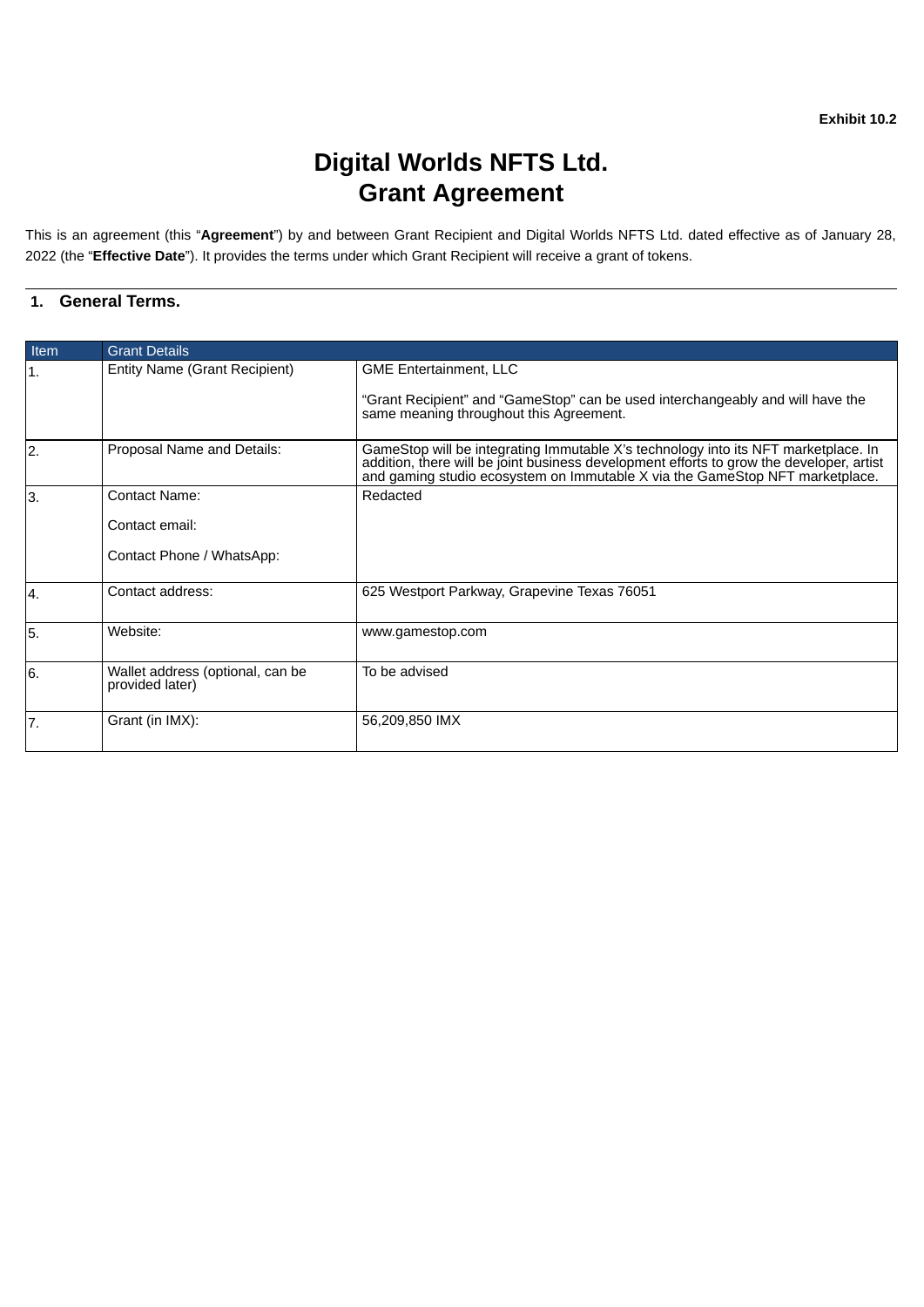## **2. Grant Milestones**

The Grant will be distributed in such portions on condition of each of the Milestones being met to the reasonable satisfaction of Digital Worlds, in good faith. Grant Recipient has 2 years (plus any Extension Periods) starting at the Effective Date to complete the Milestones set forth below, conditional on a mainnet launch of Immutable X on GameStop's NFT marketplace within 18 months (plus any Extension Periods) of the Effective Date.

| Milestone 1 - Execute Contract                                                                                                                                                                                                                                                                                                                                                                                                                                                                           | <b>Token Grant</b>        |
|----------------------------------------------------------------------------------------------------------------------------------------------------------------------------------------------------------------------------------------------------------------------------------------------------------------------------------------------------------------------------------------------------------------------------------------------------------------------------------------------------------|---------------------------|
| Executing the Primary Sales Agreement and Grant Agreement.                                                                                                                                                                                                                                                                                                                                                                                                                                               | 28,104,925 IMX            |
| Milestone 2 - Initial PR Announcement                                                                                                                                                                                                                                                                                                                                                                                                                                                                    | <b>Token Grant</b>        |
| Notifying Immutable X of its intent to release, within forty-eight (48) hours, a<br>PR announcement of Immutable X's grant program for parties intending to<br>build atop of Grant Recipient's NFT Marketplace. ImmutableX and Grant<br>Recipient anticipate the release of the foregoing announcement to take place<br>on or around the Effective Date.                                                                                                                                                 | 9,368,308 IMX             |
| Milestone 3 - NFT Platform Launch                                                                                                                                                                                                                                                                                                                                                                                                                                                                        | <b>Token Grant</b>        |
| Notifying Immutable X of its intent of Platform Launch of the GameStop NFT<br>platform within forty-eight (48) hours. Platform Launch means the bona fide<br>public release of the GameStop web-based NFT trading platform in the U.S.<br>and certain mutually agreed upon non-US regions, which integrates Immutable<br>X's layer two technology. Platform Launch shall take place within twelve (12)<br>months, plus any Extension Periods, of the Effective Date ("Platform Launch<br>Deadline").     | 3,747,323 IMX             |
| Milestone 4 - Transaction Target One                                                                                                                                                                                                                                                                                                                                                                                                                                                                     | <b>Token Grant:</b>       |
| Reach a cumulative amount of \$1.5 billion in combined Primary Sales and<br>Secondary Market Sales Transactions on Immutable X within twenty-four (24)<br>months plus any Extension Periods, of the Effective Date, such deadline<br>("Transaction Volume Target 1 Deadline"). For clarity, the values of the<br>Primary Sales and Secondary Market Sales will be calculated by using the<br>market value of Ethereum at the time the Primary Sales and Secondary<br>Market Transactions were completed. | 7,494,647 IMX             |
| Milestone 5 - Transaction Target Two                                                                                                                                                                                                                                                                                                                                                                                                                                                                     | <b>Token Grant Terms:</b> |
| Reach a cumulative amount of \$3.0 billion in combined Primary Sales and<br>Secondary Market Sales Transactions on Immutable X within twenty-four (24)<br>months plus any Extension Periods, of the Effective Date, such deadline<br>("Transaction Volume Target 2 Deadline") For purposes of clarity, the values<br>of the Primary Sales and Secondary Market Sales will be calculated by using<br>the market value of Ethereum at the time the Primary Sales and Secondary                             | 7,494,647 IMX             |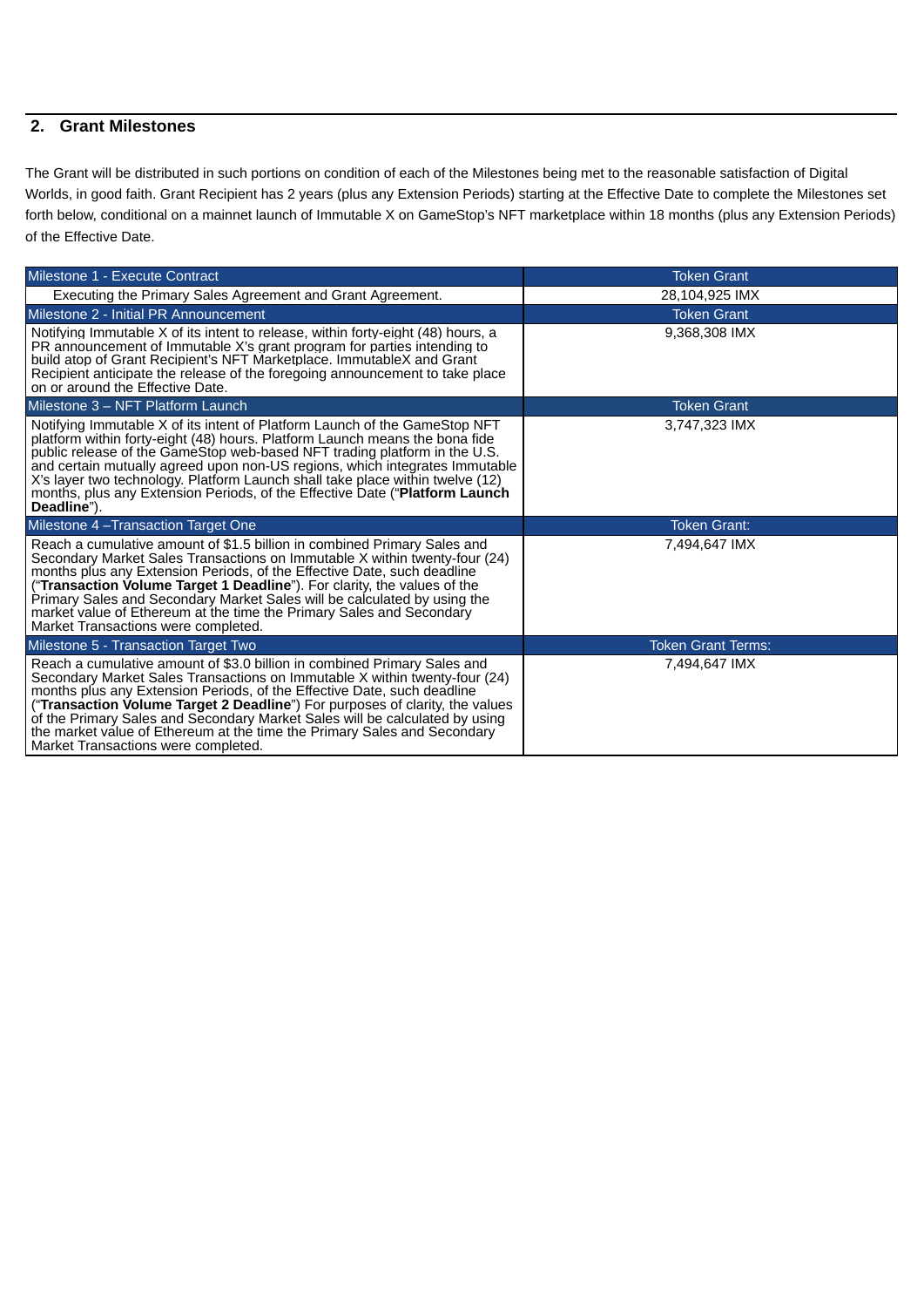An "Extension Period" means, if the Protocol is unavailable to the Grant Recipient by reason of the Protocol being generally unavailable (and not arising from any act or omission of the Grant Recipient) for at least 24 hours, the period of the Protocol being unavailable to the Grant Recipient.

## **3. Return of Portion of Grant Payment**

In the event Milestone 3 is not met by the Platform Launch Deadline (and subject to any Extension Period), then GameStop must pay to Digital Worlds (or their nominee) USD\$25,000,000. The parties agree that this clause is not a penalty and is genuine pre-estimate of the loss which will be suffered should Milestone 3 not be met by the Platform Launch Deadline.

## **4. Other Commercial Commitments**

Digital Worlds hereby commits to:

- (a) issuing grants of USD\$100 million in token value over the 24 months from the date of this agreement in addition to the grants made under this Agreement;
- (b) with such amount calculated with reference to the market price of IMX at the time of the grant of IMX; and
- (c) such grants to be issued only (i) upon reasonable consultation with Grant Recipient and (ii) to projects which are building on, or intending to build on or to be compatible with, the GameStop NFT marketplace.
- (d) Specific Grants will be the subject of final approval by Digital Worlds Board and conditional upon a Grant Recipient meeting reasonable milestones set by Digital Worlds.

### **5. General Terms and Conditions**

The parties agree that the general terms and conditions contained in Exhibit A shall govern this Agreement and are hereby incorporated herein.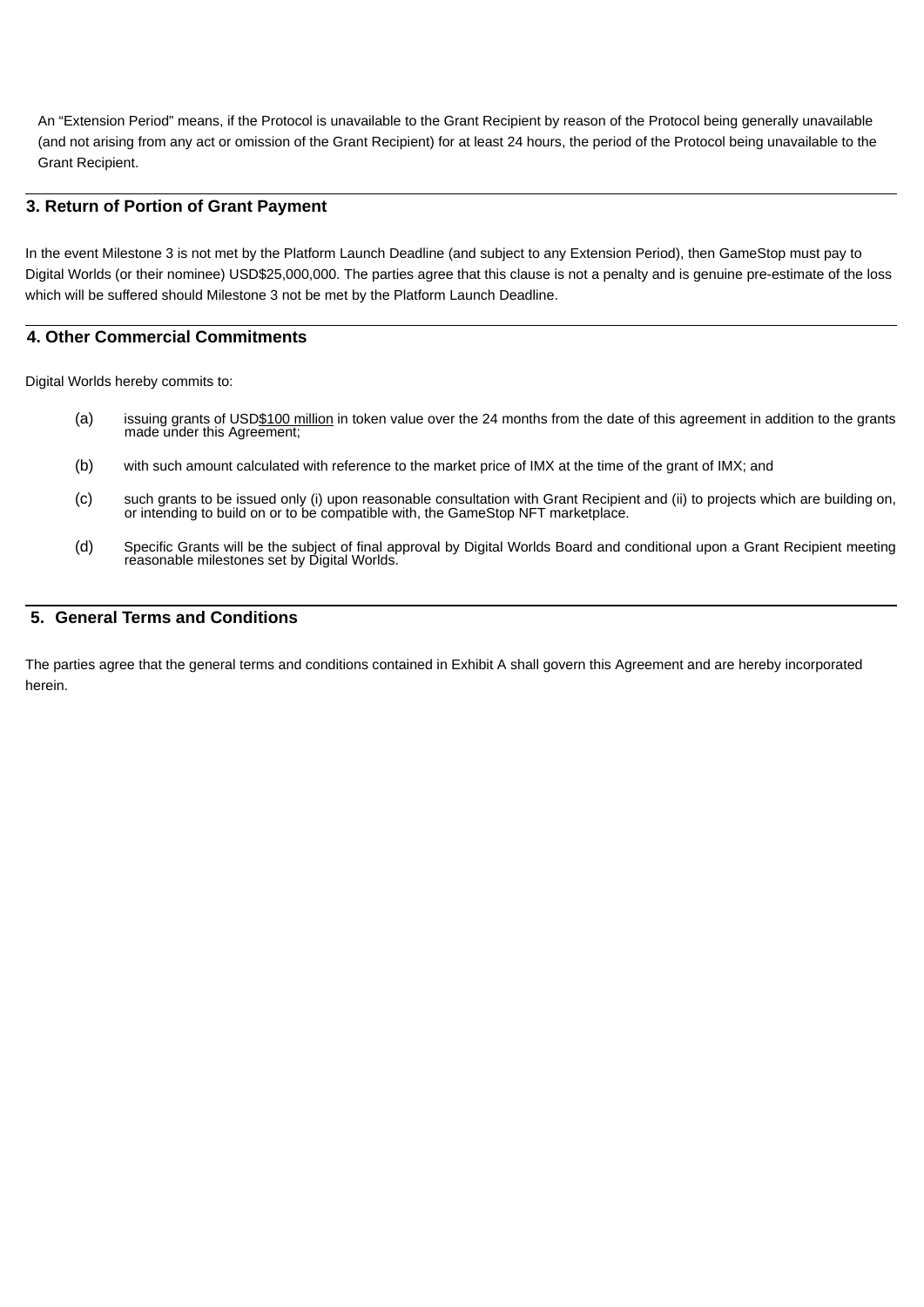By executing the below, the Grant Recipient confirms it has read, understood and agrees to be bound by the Agreement and the general terms and conditions attached as Exhibit A:

| Executed by Digital Worlds NFTS Ltd.:                                           | Dated: | 2/2/2022          |
|---------------------------------------------------------------------------------|--------|-------------------|
| /s/ Paul Parker                                                                 |        |                   |
| Signature                                                                       |        |                   |
|                                                                                 |        |                   |
| Paul Parker, Director Digital Worlds                                            |        |                   |
| Name and Capacity                                                               |        |                   |
|                                                                                 |        |                   |
| <b>Executed by GME Entertainment, LLC</b><br>by it's authorised representative: |        |                   |
|                                                                                 | Dated: | 2/2/2022          |
| /s/ Kurt Bierbower                                                              |        |                   |
| Signature                                                                       |        | Signature         |
|                                                                                 |        |                   |
| Kurt Bierbower, VP Business Development - Blockchain                            |        |                   |
| Name and Capacity                                                               |        | Name and Capacity |